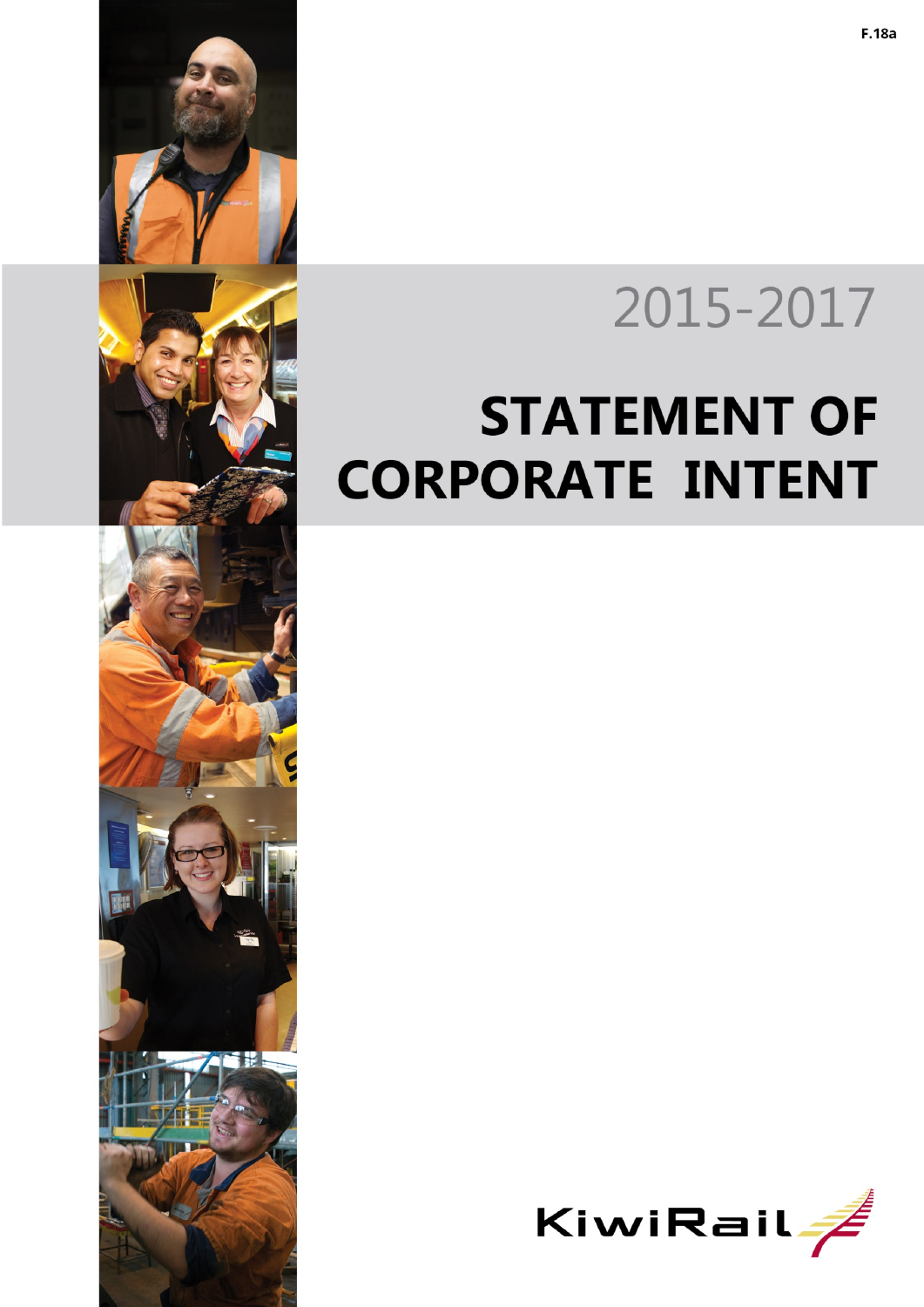Cover photographs: **Brendon O'Hagon Doug Cole Photography**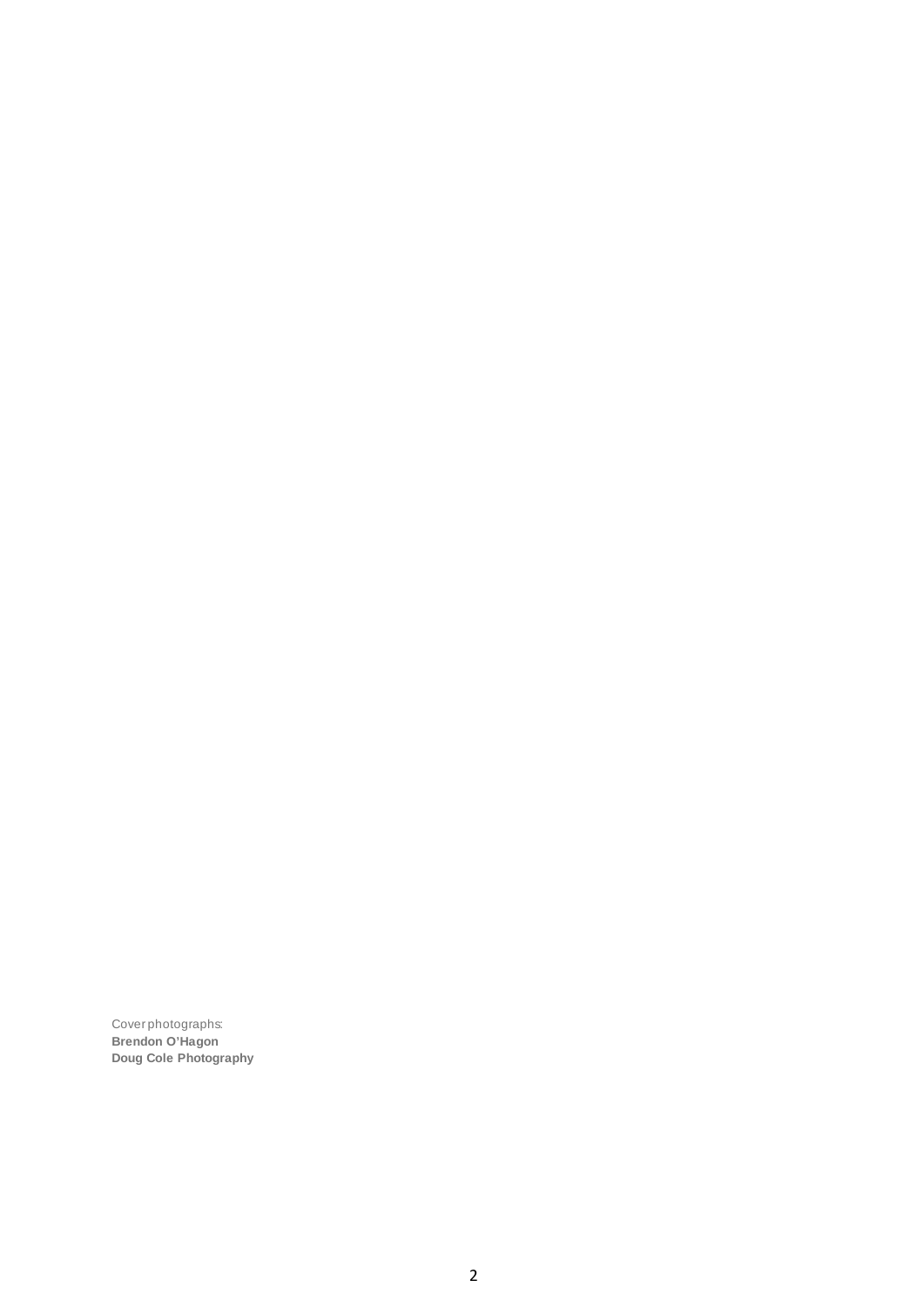This Statement of Corporate Intent has been submitted by the Board of KiwiRail Holdings Limited in accordance with Section 14 of the State-Owned Enterprises Act, 1986. It sets out the Board's intentions and objectives to June 2017.

### **KiwiRail Overview**

KiwiRail is a New Zealand Government-Owned Enterprise which owns and operates New Zealand's rail network and the between island ferry service. We are in the business of operating and optimising transportation and supply chain networks to enable New Zealands economic growth.

We conduct business in the following areas:

**Logistics:** We are a logistics provider to customers who use our rail freight and ferry services. Each week, approximately 900 freight trains operate on the KiwiRail network. They carry bulk freight such as coal and milk, containerised import or export freight to and from ports and full container loads for New Zealand freight forwarders. Three ferries provide the inter-island supply chain link with 4,600 sailings a year.

**Shipping:** We are an owner and operator of shipping services operating under the Interislander brand. Of our three ferries, two are owned and one is chartered.

**Tourism Experiences:** We provide tourism experiences by rail and sea. Three long-distance rail passenger trains the Tranz Alpine, Coastal Pacific and Northern Explorer provide daily, tri-weekly or seasonal services. Train charters provide specific rail experiences and service the cruise market. Interislander ferry services operate daily between Wellington and Picton return.

**Public Transport:** We operate public transport services in Wellington on behalf of Greater Wellington Regional Council. Each week, Tranz Metro suburban services



provide approximately 2,200 services. KiwiRail currently operates the Capital Connection commuter train on weekdays between Palmerston North and Wellington. In Auckland, we control the movements of 2,000 passenger services a week on trains operated by Transdev on contract to Auckland Transport.

**Infrastructure:** We are an infrastructure provider in the form of the New Zealand rail network. Our role is to operate, maintain and improve the 4,000 km track network.

**Rolling Stock:** KiwiRail owns and operates 198 mainline locomotives, 4,585 freight wagons and approximately 60 passenger carriages. We are a rolling stock owner, maintainer and refurbisher. Mechanical services are provided at depots around the country as well as the major railway workshop in Lower Hutt.

**Property:** Our property group earns income from leasing-managing and developing the property portfolio.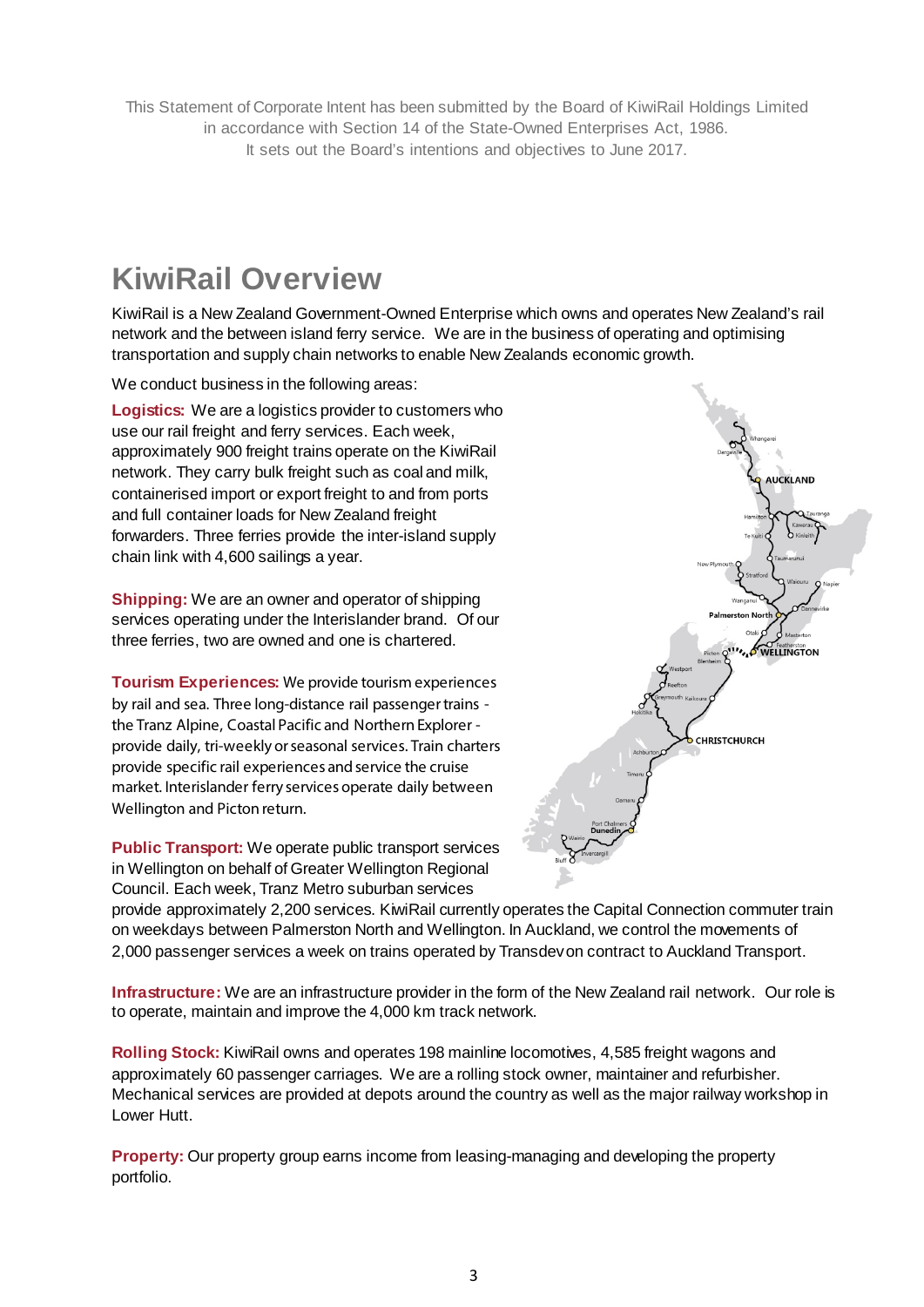### **1. Business Overview**

The information in this Statement of Corporate Intent relates to years five to eight of a ten year plan to create a financially sustainable business.

The KiwiRail Turnaround Plan was endorsed by the Government in 2010. It set ambitious growth targets based on maintaining a connected supply chain network and achieving significant revenue growth, particularly in KiwiRail's Freight business unit.

Achieving that growth was to be achieved by investment in the network, in locomotives and rolling stock and in expanding capacity on Cook Strait.

Almost immediately, the plan suffered set-backs. It coincided with the Global Financial Crisis and was followed soon after by the Christchurch earthquakes and the Pike River disaster. A series of weatherrelated events and the rapid reduction in coal prices reduced freight volumes. More recently, problems with the ferry Aratere and the new DL locomotives impacted on revenue and costs during the latest financial year and the delivery of service for key customers.

Four years into the Plan, it is possible to draw two conclusions. Firstly, because there was no contingency in the original Turnaround Plan for unexpected events, it has become clear that KiwiRail will not be in a position to deliver a sustainable rail business as originally envisaged within the expected timeframe.

Secondly, it is apparent that the Plan's concentration of shareholding funding in the first four years, while kick-starting the business's recovery, will lead to a short-fall in funding in later years. In essence, Crown funding as envisaged in the Plan, will be insufficient to create a sustainable rail business by 2021.

There have been positives in the progress of KiwiRail in recent years as a result of government funding. The funding already allocated, despite setbacks, has improved the quality of our asset, increased rail's competitiveness and has generated an increase in freight revenue by 20% from 2010 to 2013.Rail has increased its share of the overall freight net tonne kilometres hauled by eight percent to sixteen percent with a modal shift from both road and coastal shipping.

The conclusion to be drawn is that investment in rail has resulted in benefits for the New Zealand economy. While the basic tenets of the Turnaround Plan remain valid, some of its assumptions need to be challenged.

As a result, KiwiRail has commenced a commercial review of the business with the aim of developing a new 30 year long term plan under the name "Project 2045".

Project 2045 is important because it provides us with an opportunity to re-examine the basic assumptions about rail's role in the New Zealand economy. The 2010 Plan took a step in this direction but remained largely consistent with the historical view of rail's role that are being challenged by changes in transportation technology and population patterns. Project 2045 provides an opportunity to consider a different operating model for a modern railway.

Rail continues to be important because of its complementary role to road transport in moving large quantities of containerised freight and commodity products that would otherwise need to be moved by road. For example, international trade – effectively imports and exports – accounts for a third of all freight movements. Rail carries significant proportions of this and other commodity traffic.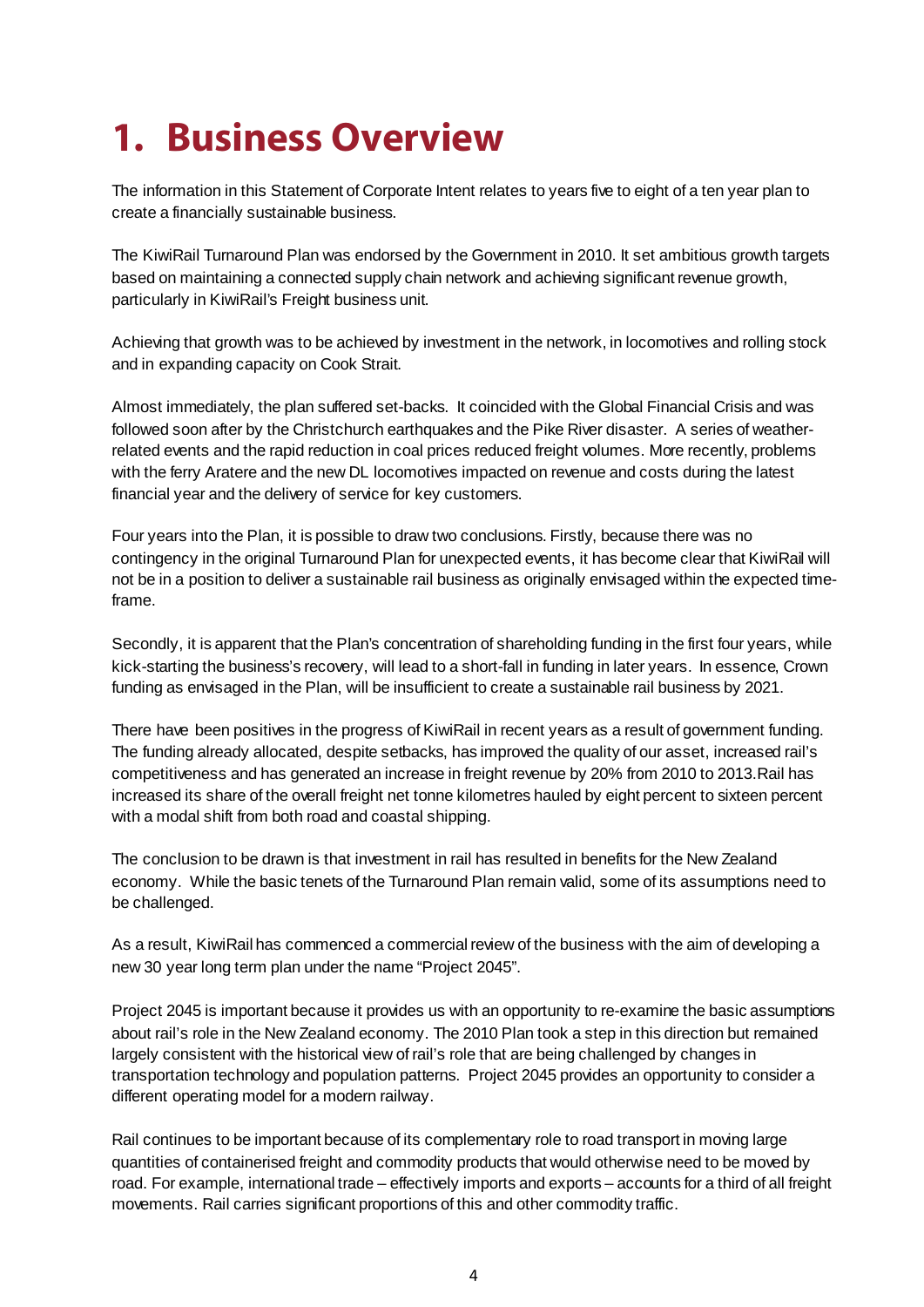In conjunction with Treasury, the Ministry of Transport and the New Zealand Transport Agency, we are looking not only at operational commercial initiatives to improve performance and build scale, but also looking at whether it is prudent for the shareholder to invest to recognise the railway's public value benefits for the New Zealand economy.

Project 2045 is examining the economics of each route or service and providing a range of future options. Project 2045 is intended to provide the basis for a long-term strategy to build long term certainty for the business. The goal is to understand the business in a more comprehensive way so that we can adjust the plan to make it capable of achieving the objective of a sustainable rail business.

We expect significant progress to have been made in identifying options by the middle of FY2015.

What is becoming increasingly evident is the importance of the "Golden Triangle" of the Auckland – Tauranga route driven by the current and future expected growth of the Auckland metropolitan areas, Auckland Port and the recent announcement regarding Fonterra, Kotahi, Port of Tauranga and the development of Hamilton Intermodal hubs.

Issues related to this growth that are fundamental to the development of KiwiRail's business are the increasing road traffic congestion within the region and the transition to much larger ships calling at the major ports.

In addition to Project 2045, we have implemented a "Back to Basics" performance framework as part of our drive to optimise the business and develop a cost effective and efficient entity. The modern KiwiRail will be ready for investment growth and active in engaging our customers and employees in the future direction of the business. The framework focuses on four perspectives of the business: Sustaining a Zero Harm environment, Engaging our customers, Empowering our people and Delivering operational performance to improve our financial position.

Our approach will be accompanied by a unified "total KiwiRail" operating model which will enable our strategy of building a less complex and cost efficient end to end enterprise with aligned values, profit performance metrics and accountability. We will invest in our leadership capability and performance reporting to deliver the new operating structure.

The immediate aim is to focus on the sectors and customers that will enable our growth objectives, improve our operating cost position, restore market and shareholder confidence, and improve our safety performance.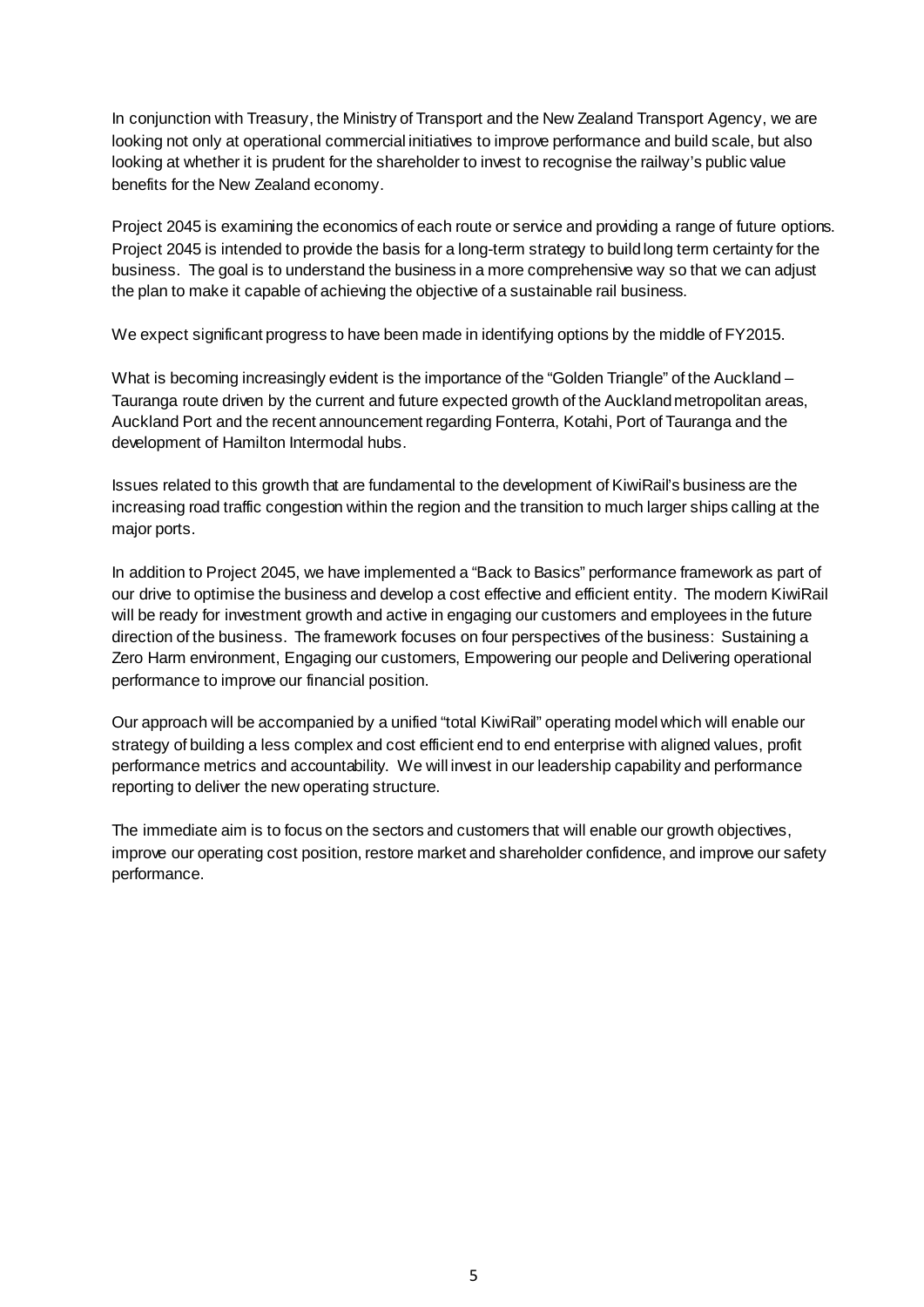### **2. Nature and Scope of the Business**

KiwiRail is in the business of owning and optimising transportation and supply chain networks to enable New Zealand's economic growth. We:

- Own and operate a national rail network which meets the needs of our customers.
- **Provide for the transport of bulk and consolidated freight.**
- Provide ferry services (forming the 'bridge' between the North and South Islands) for rail and road freight and for passengers and their vehicles.
- **Provide and support rail passenger services in metropolitan areas and long distance services for both in the strange rate of the strange in the strange in the strange in the strange in the strange in the strange in the st** domestic and tourist markets.
- Manage and develop property holdings for rail operations and appropriate third party land use.

### **3. Business Outlook and Strategy**

The primary goal for FY 2015 is to improve the financial, safety performance and restore customer and shareholder confidence after a period during which incidents and issues have impacted on earnings and on the overall public perception of KiwiRail.

The secondary goal is to begin implementing the insights from Project 2045 so that we can begin creating an operating model that fits with our future business strategy.

FY 2014 had begun promisingly. Freight revenues in the lead up to Christmas 2013 were ahead of targets but two separate issues combined to detract significantly from the final financial result:

- 1. In November 2013 our ferry Aratere lost a propeller during a Cook Strait sailing, taking it out of service and necessitating a trip to Singapore for repairs. The costs associated with repairs, lost freight and ferry business and charter of a replacement vessel amounted to approximately \$27 million.
- 2. In early 2014, the asbestos contamination in the new Chinese-built DL Freight locomotives resulted in the locomotives being withdrawn for remediation. The loss of 24 locomotives from a fleet of 190 put further strain on the freight business which was already feeling the impact of the Aratere's absence for repairs.

In the early months of FY 2014, the Freight business was on a growth path that would have taken it past its revenue and EBITDA targets for the financial year. The impact of the above two issues, and the deterioration in the export logging and dairy market during April to June 2014, was sufficient to slow the growth in Freight revenue that had been achieved over the early years of the Turnaround Plan.

On-time performance improvements for premium freight services, which had been benefiting from investment in the network and rolling-stock, declined due to the ship and locomotive issues.

We approach FY2015 with confidence that the two issues that weighed so heavily on FY2014 performance are behind us. However we remain cautious as the New Zealand economy is solid in some sectors and patchy in the core commodity sectors that represent 41% of our revenue (Dairy, Coal, and Forestry). Annual growth for the next three years is forecast to be in the region of 2.5 percent to 3.5 percent; although this depends on the outcomes of the Project 2045 exercise.

#### **Sustaining a Zero Harm Environment**

KiwiRail regards Zero Harm as a licence to operate. Chief Executive Peter Reidy has made Zero Harm a core priority and indicated its importance by appointing a dedicated general manager to the Executive Leadership Team.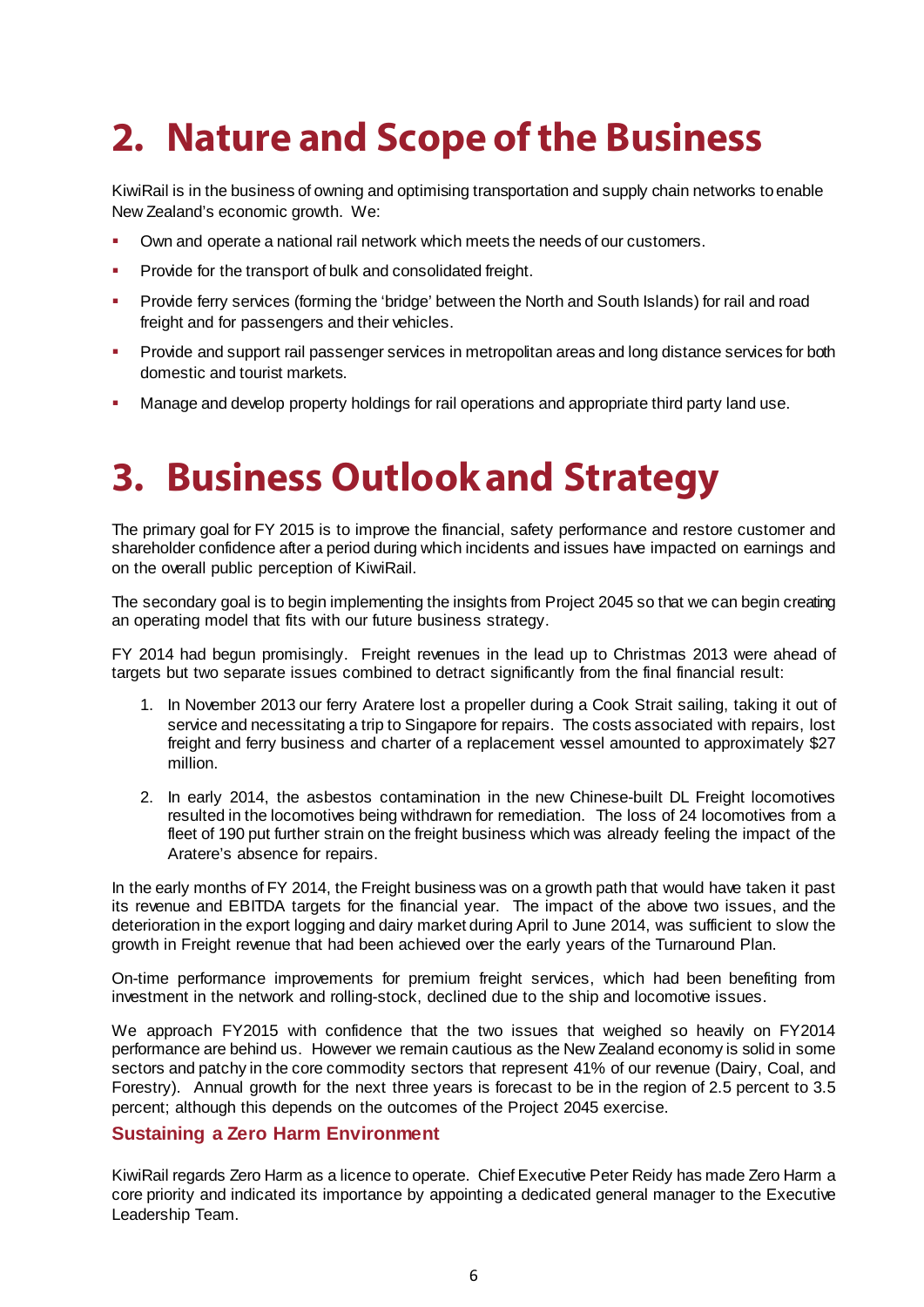Zero Harm at KiwiRail is about caring for and protecting each other, our business, our community and our environment.

Safety performance within the business is measured by the Lost Time Injury Frequency Rate (LTIFR) and the Total Recordable Injury Frequency Rate (TRIFR). These lagging indicators are supported by leading indicators such as safety conversation frequency and personal safety action plans.

Total harm injuries have reduced by 45 percent year on year. TRIFR was down from 53.0 in FY 2013 to 29.3 in FY 2014 while LTIFR showed a slight reduction from 13.0 in FY 2013 to 12.8 in FY 2014.

Our goal for LTIFR in FY2015 is 6.4 and 20.5 for TRIFR reflecting targeted reductions of 50% and 30% respectively.

Our lost time and total recorded injury rates place us among the less well performing businesses when compared with leading businesses in Australia.

The business is implementing a five-point Zero Harm strategy that involves identifying and reducing critical risks, implementing compliant management systems, building Zero Harm capability, active engaged leadership and environment accountability.

Particular areas of critical risk identified have been safety in tunnels, signals passed at danger and track occupancies. As the network becomes busier, the opportunities for track maintenance by work gangs and contractors become short making safe occupancy even more critical.

KiwiRail will make a material improvement to our safety performance through active leadership, workforce engagement and national consistent operating discipline.

#### **Engaging our customers**

Considerable progress has been made over the past four years in improving relationships with customers. In Freight, strengthened partnerships with major customers such as Fonterra and the key freight forwarders have resulted in increased freight traffic.

The willingness of a number of freight forwarders to establish depots on rail land in main centres is an indication that we have moved beyond being competitors to being business partners.

One of the most important elements of "the value proposition" that our customers seek from us is on-time performance.

Improvements in on-time performance, particularly in premium freight trains arriving at destination within 30 minutes, have been slowed in FY 2014 by the issues affecting Aratere and the DL locomotives. Reduced derailments and speed restrictions are helping to consolidate the longer-term gains we are making. We expect these gains to continue in FY 2015.

The percentage of Interislander sailings arriving within 15 minutes of schedule had been improving (90% prior to the Aratere incident) but the Aratere's absence disrupted this pattern in FY2014. With Aratere back in service for the 2015 year, we are forecasting on-time performance to reach 90%.

Wellington's Tranz Metro, benefitting from improved infrastructure, new electric units and a focussed management approach, achieved 94% of trains arriving at destination within five minutes. We expect this improvement to be sustained. In addition, Scenic Journeys has grown customer satisfaction with introducing new rolling stock and improved customer experience.

#### **Empowering our people**

We recognise that to deliver on our targets, we must have an engaged and motivated workforce led by leaders with focus, discipline and urgency to deliver results.

We have developed six values we regard as critical to achieving engagement and motivation.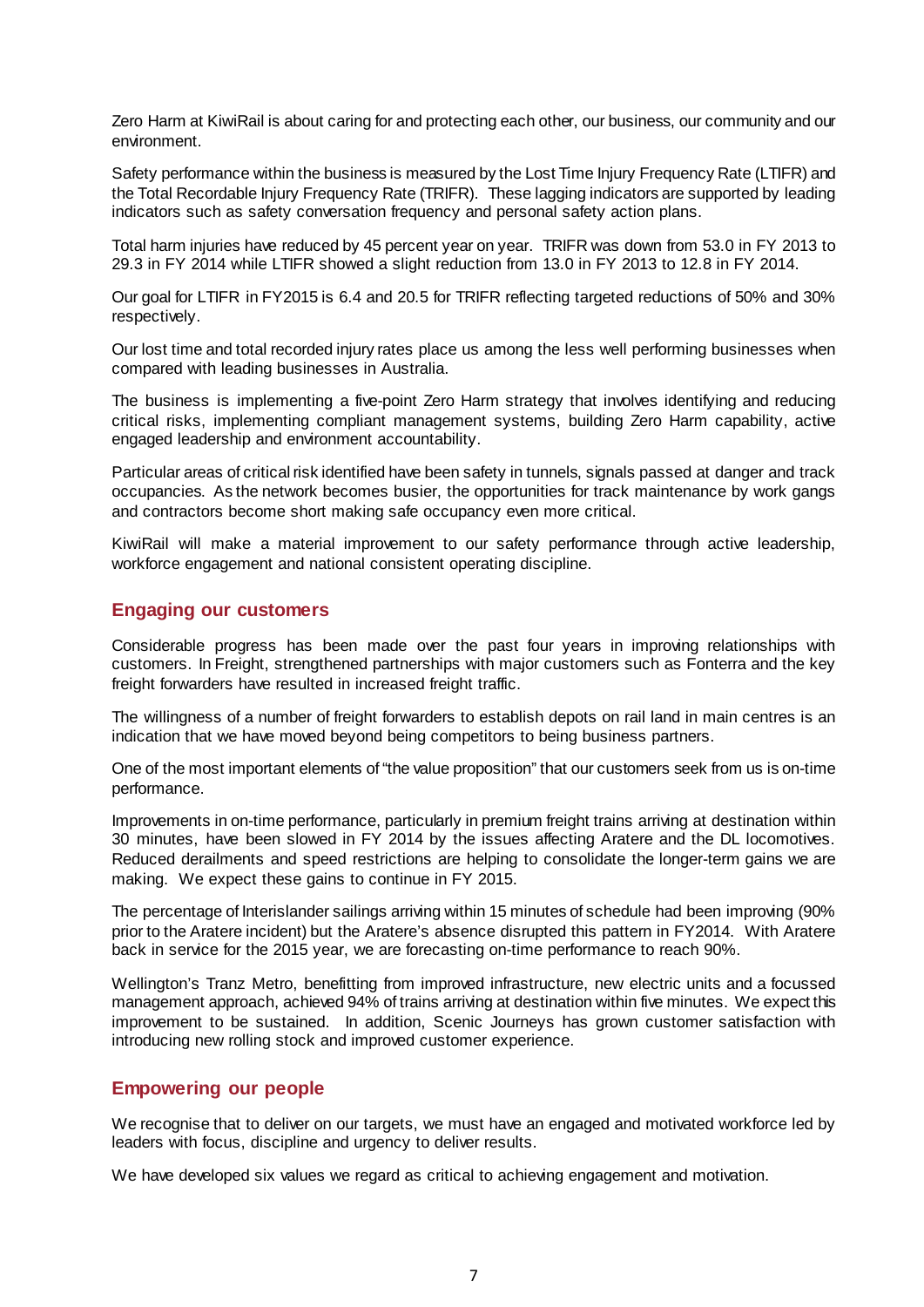- 1. **Care and Protect** is our most important value with recognition across the business that everyone is a safety leader who must make it personal and set high standards.
- 2. **One Winning Team** is an expression of the "one enterprise" concept which empowers the workforce to make decisions, value diversity and collaborate to achieve results.
- 3. **Great Customer Experiences** refers to the fundamental need to be commercial, engage with our customers, understand their needs, deliver the right product and right service.
- 4. **Strive for Excellence** represents the desire to hunt for improvement opportunities, actively challenge the status quo and seize the initiative.
- 5. **Deliver Results**is a business fundamental that requires us to hold each other accountable and act with focus, discipline and urgency.
- 6. **Straight and True** requires us to be honest and up-front, treat people with respect and follow through.

Our most visible performance indicator is the staff engagement index which is indicating that our staff have become more engaged. Our participation rate has increased by 7% points from 74% in FY2013 to 81% in FY2014. From an engagement index of 65 in FY2010 and 67 in FY2012, we have moved to 73 in FY2013 and 74 in FY2014. We are targeting an index of 77 in FY2015.

We accept that the difficult 2014 financial year may have a short-term impact on the way our staff regard KiwiRail. However, we are confident the drive to build one enterprise and embed the values we have identified will improve engagement. This result will be supported by the introduction of leadership development programmes across the organisation, which along with our Back to Basics framework, will preview clarity to our people on our direction/ focus which will further improve engagement levels over time.

#### **Delivering operational performance**

Delivering results as one company still requires the business units to perform strongly. Freight's role in earning roughly two thirds of KiwiRail's revenue makes it the "engine-room" of financial performance.

In FY 2014, the ferry and locomotive issues we have described interrupted what had been satisfying growth in rail freight revenue and EBITDA. With these issues now behind us, we are forecasting that freight revenue will grow 7% to \$469m and EBITDA of \$171.5m (12% growth).

A growing economy, the increasing momentum of the Christchurch re-build, growth in revenue from export-led business and a focus on driving cost efficiency and train utilisation will support growth for KiwiRail. The bulk products business has been affected in the past two years by the issues facing Solid Energy and drought that has reduced seasonal milk flows. The decline of coal volumes is expected to continue which will impact bulk revenue.

Fonterra's policy of moving towards fewer and larger processing facilities, and streamlining its logistics arrangements, should assist our freight growth. Fonterra is a supporter of the move to fewer and larger ships, which over time could also benefit KiwiRail.

Our forestry business has performed strongly in recent years, however, international wood prices have weakened over the last 2 to 3 months, casting some doubt on the extent to which we can expect continuing growth in this sector during the next 12 months.

The domestic market has benefited from the quality of the relationship we have developed with freight forwarding customers and their decisions to establish depots at our freight terminals. The loss of capacity on Cook Strait during FY2014 affected domestic business. Restoring it will depend on rebuilding both capacity and service reliability.

Interislander business will take time to recover from the issues that took Aratere out of service for seven months. This is reflected in our revenue forecast FY 2015 (\$163 million) and EBITDA (\$23.9 million).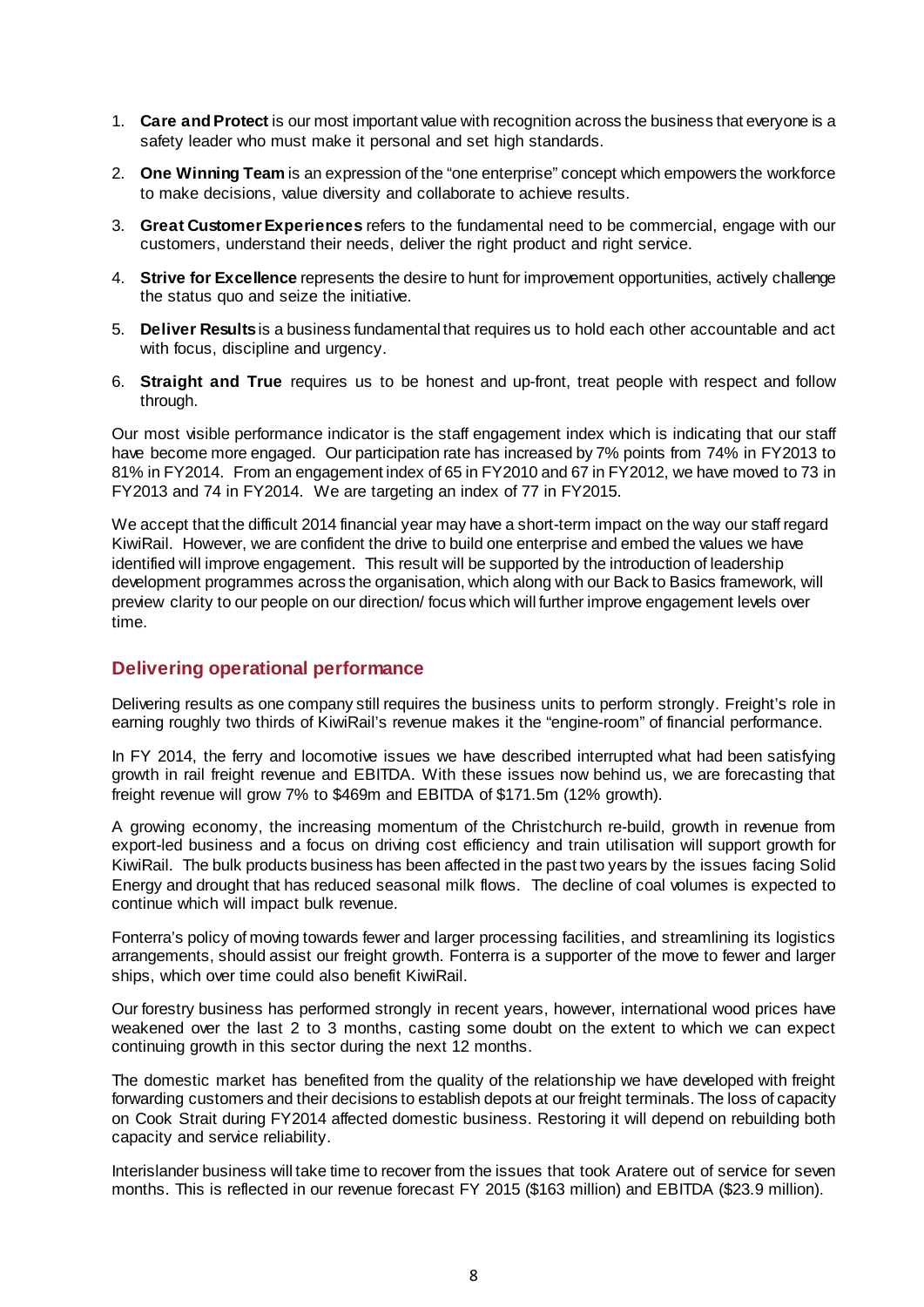*Aratere* resumed service soon after the beginning of the FY2015 but business lost – both freight and passenger - while the ship was out of service, may take up to two years to recover completely.

Independently of the *Aratere* issue, KiwiRail has been working on longer term plans for its ferry business. With the rail-capable ferry *Arahura* due for replacement by 2016, consideration has been given to options for meeting future freight and passenger demand without the need to acquire a replacement rail-capable ship.

Passenger services in the form of long-distance Scenic Journeys and urban transport provider Tranz Metro contribute slightly less than five percent of KiwiRail EBITDA. Between them, they are forecast to contribute \$4.2 million to EBITDA in FY2015, with the total amount expected to come from Tranz Metro and for Scenic Journeys to breakeven.

KiwiRail operates the Tranz Metro service under contract to Greater Wellington Regional Council (GWRC). This contract expires in June 2016 and has delivered sustainable customer service, reliability and punctuality improvements that have supported increased customer satisfaction and patronage for the region. KiwiRail is still considering the decision to renew the GWRC contract and whether to compete for the contract to operate the Auckland Metropolitan network when it is tendered in the same period.

The long-distance passenger business has begun to recover from the impact of the Christchurch earthquakes on the tourism industry. We are forecasting the business to break even FY2015 after a loss of \$1.2 million FY2014.

Contracts to maintain urban passenger rolling stock has been a valuable contributor to revenue in the past. The Electric (EMU) units will now be maintained by CAF (Auckland Transport's Rolling Stock provider). The loss of the contract for the Auckland network will reduce forecast revenue FY2015 by more than \$2 million or \$3.8 million.

Infrastructure & Engineering (I&E) is not a revenue generator but through its role in maintaining and developing the railway network, it is a vital element in the business. The investment in the network over the past 10 years and in new rolling stock over the past four years has begun to address the previous 15 to 20 years of underinvestment.

Track infrastructure improvements have seen a reduction in temporary speed restrictions and derailments. These factors have contributed significantly to the modal shift gains that have been made in the Freight business.

Over the past two years we have sought to achieve productivity gains within I&E. This has occurred in the form of the sale of Hillside workshops in Dunedin and some reductions in staff numbers. During the period FY15-FY17, we will bring considerable focus and discipline to identifying and capturing efficiencies and productivity improvement cost savings within the I&E business without compromising the focus on prudent management of the network through network renewals (new rail, sleepers, bridge replacement, line destressing etc) where \$173 million will be spent in FY2015.

Money spent on infrastructure upgrades will be concentrated on lines and areas that are most heavily used. FY2015 \$31 million will be spent on infrastructure upgrades, in particular on the Golden Triangle (Auckland-Tauranga), the southern South Island dairy route and improvements to yards and terminals.

#### **Improving our financial position**

KiwiRail has taken a cautious approach to its forecasts for FY2015, expecting group revenue of \$760.9 million compared with last year's SCI plan for the year of \$797.7 million. Our EBITDA forecast of \$110.1 million aligns with the figures submitted to our shareholder in support of the \$198 million equity funding approved in the Budget 2014. Both represent improvement on FY2014 results.

Plans are based on continued growth in Freight, regaining market share in the ferry business, improving our operating cost base through asset and labour productivity, and optimising cost efficiency. We have made progress with the establishment of a property business unit which will be identifying opportunities for further enhancing revenue.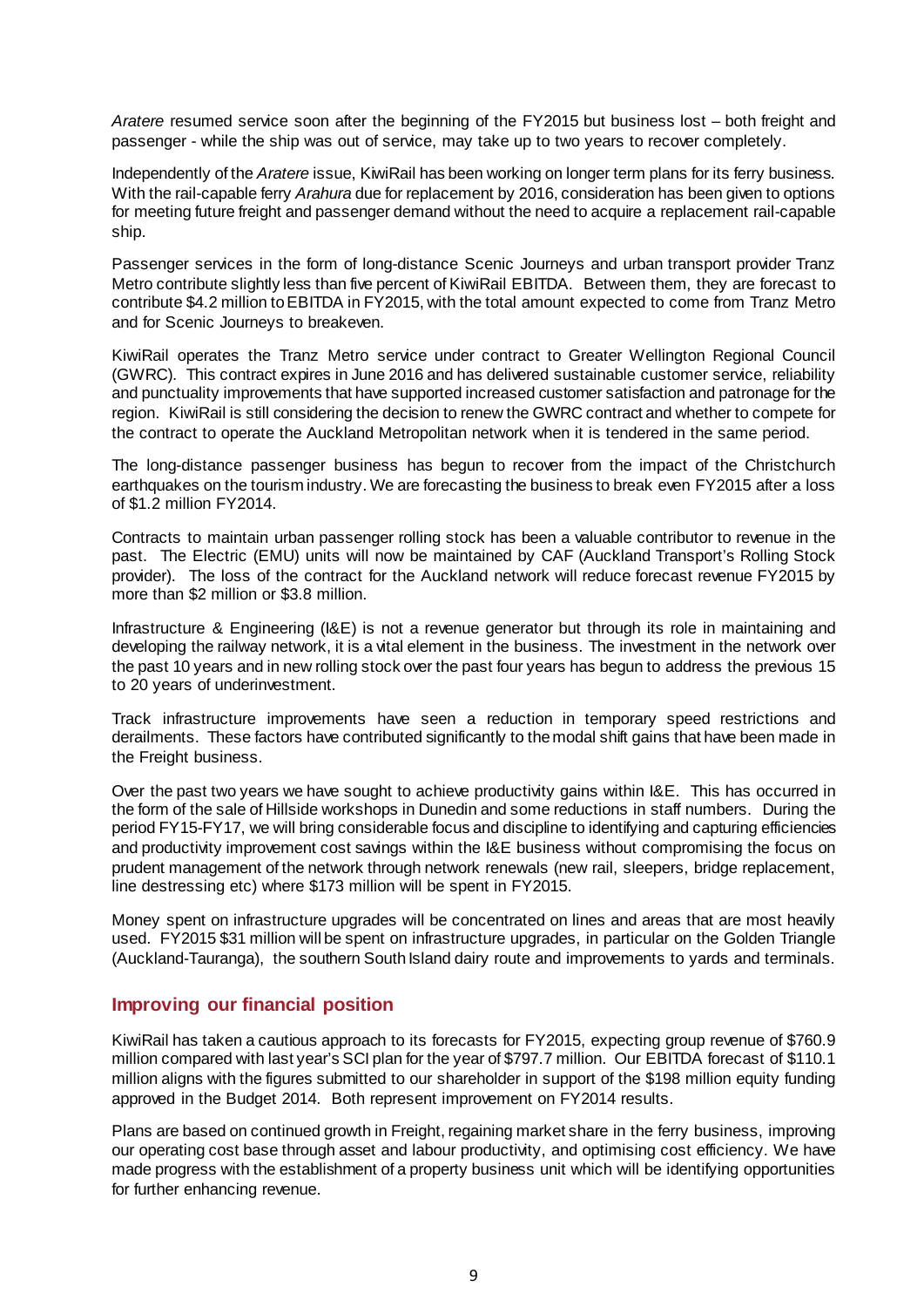As an improving network has a positive effect on on-time performance and customer service, there are greater opportunities to improve freight margins and the profitability of services.

### **4. Our Core Priorities for the next 12 Months**

- 1. Improve our safety performance
- 2. Build leadership capability and key talent
- 3. Simplify the operating delivery structure
- 4. Improve consistent on time performance
- 5. Reduce the cost of operations
- 6. Improve rolling stock asset utilisation and up time
- 7. Build and embed asset management competency and maintenance capability
- 8. Optimise Cook Straight ferry asset base
- 9. Partner with key industry stakeholders
- 10. Build sales and commercial management capability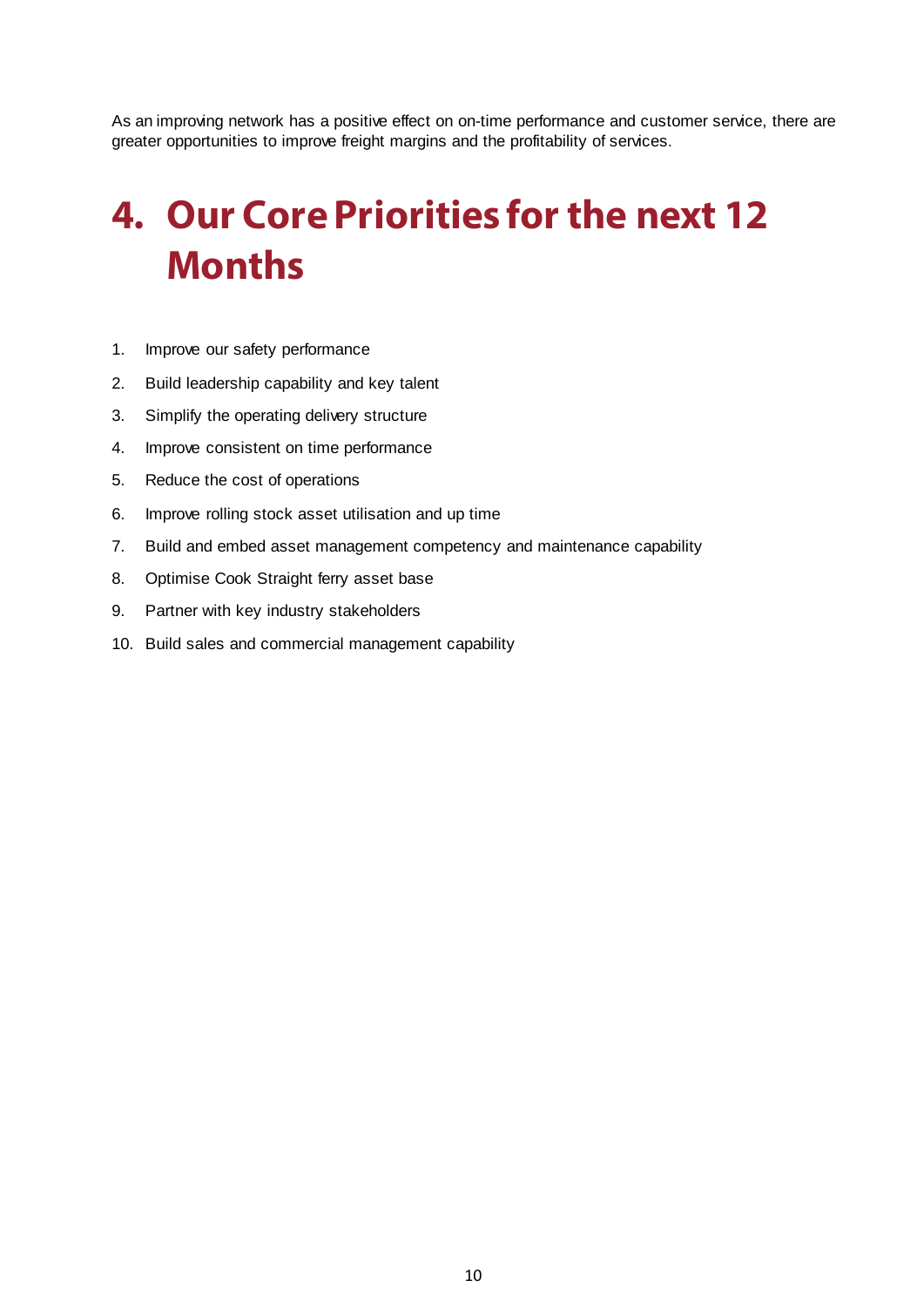### **5. Business Objectives & Performance Targets**

#### **TABLE 5.1**

|                               |                                                         |               |               | <b>SCI Horizon</b> |         |         |
|-------------------------------|---------------------------------------------------------|---------------|---------------|--------------------|---------|---------|
|                               |                                                         | 2013          | 2014          | 2015               | 2016    | 2017    |
|                               |                                                         | <b>Actual</b> | <b>Actual</b> | Plan               | Plan    | Plan    |
|                               | <b>Sustaining Zero Harm Environment</b>                 |               |               |                    |         |         |
| (a)                           | <b>LTIFR</b>                                            | 13.0          | 12.8          | 6.4                | 4.5     | 3.2     |
| (b)                           | <b>TRIFR</b>                                            | 53.0          | 29.3          | 20.5               | 14.0    | 10.0    |
| (c)                           | GHG emissions per NTK (gms)                             |               |               |                    |         |         |
|                               | - KiwiRail                                              | 32.5          | 31.1          | 30.4               | 30.1    | 30.1    |
|                               | - HGV (UK)                                              | 123.4         | 123.2         | #N/A               | #N/A    | #N/A    |
| (d)                           | Abatement, infringement and enforcement notices under   | 0             | 0             | 0                  | 0       | 0       |
|                               | the Resource Management Act                             |               |               |                    |         |         |
|                               | <b>Improving our Financial Position</b>                 |               |               |                    |         |         |
| (e)                           | Operating revenue                                       | 727.0         | 723.6         | 772.4              | 774.9   | 804.7   |
| (f)                           | Grant income                                            | 181.7         | 93.4          | 48.2               | 34.5    | 50.9    |
| (g)                           | Operating surplus before major one-off items            | 108.2         | 75.3          | 110.1              | 124.1   | 137.9   |
| (h)                           | Net operating surplus                                   | 108.2         | 77.5          | 110.1              | 124.1   | 137.9   |
| (i)                           | <b>Operating Margin</b>                                 | 15%           | 11%           | 14%                | 16%     | 17%     |
| (i)                           | Revenue per employee (\$000)                            | 183           | 180           | 192                | 193     | 201     |
| (k)                           | <b>NPAT</b>                                             | (174.7)       | (248.0)       | (137.4)            | (134.3) | (136.7) |
| (1)                           | Network Capital Expenditure                             | 196.1         | 182.2         | 204.5              | 199.5   | 233.7   |
| (m)                           | Major Metro Project Capital Expenditure                 | 149.0         | 67.0          | 11.0               |         |         |
| (n)                           | Other Capital Expenditure                               | 140.9         | 105.4         | 111.6              | 110.9   | 104.2   |
| (0)                           | Rail Freight NTK (m)                                    | 4,692         | 4,530         | 4,781              | 5,134   | 5,203   |
| (p)                           | Rail Freight average yield (c/NTK)                      | 8.20          | 8.30          | 8.61               | 8.47    | 8.74    |
| (q)                           | Interislander Commercial Vehicle lane metres (000s)     | 1,209         | 1,244         | 1,231              | 1,265   | 1,299   |
| <b>Engaging our Customers</b> |                                                         |               |               |                    |         |         |
| (r)                           | Ontime Performance                                      |               |               |                    |         |         |
|                               | - Freight premium services                              | 89%           | 84%           | 89%                | 94%     | 94%     |
|                               | - Interislander                                         | 85%           | 72%           | 85%                | 92%     | 93%     |
|                               | - Metro                                                 | 94%           | 94%           | 95%                | 95%     | 95%     |
|                               | - Scenic                                                | 81%           | 67%           | 75%                | 75%     | 75%     |
| (s)                           | Customer Satisfaction - Interislander                   | 76%           | 75%           | 77%                | 79%     | 80%     |
| (t)                           | <b>Customer Satisfaction - Scenic Journeys</b>          | 93%           | 91%           | 93%                | 93%     | 93%     |
| (u)                           | <b>Customer Satisfaction - Tranz Metro</b>              | 92%           | 92%           | 93%                | 93%     | 93%     |
|                               | <b>Delivering Portfolio Performance</b>                 |               |               |                    |         |         |
| (v)                           | <b>Premier Train Utilisation</b>                        | 65%           | 63%           | 65%                | 67%     | 69%     |
| (w)                           | Locomotive MDBF (000 km)                                | 46            | 45            | 50                 | 55      | 55      |
| (x)                           | Group labour costs as % of Revenue                      | 40%           | 42%           | 39.3%              | 38.7%   | 38.3%   |
| (y)                           | Freight fuel and traction electricity as a % of Revenue | 16%           | 17%           | 13%                | 14%     | 13%     |
| (z)                           | Interislander fuel costs as a % of Revenue              | 21%           | 20%           | 20%                | 19%     | 21%     |
|                               | (aa) Total operating costs per employee (\$000)         | 155           | 162           | 165                | 161     | 161     |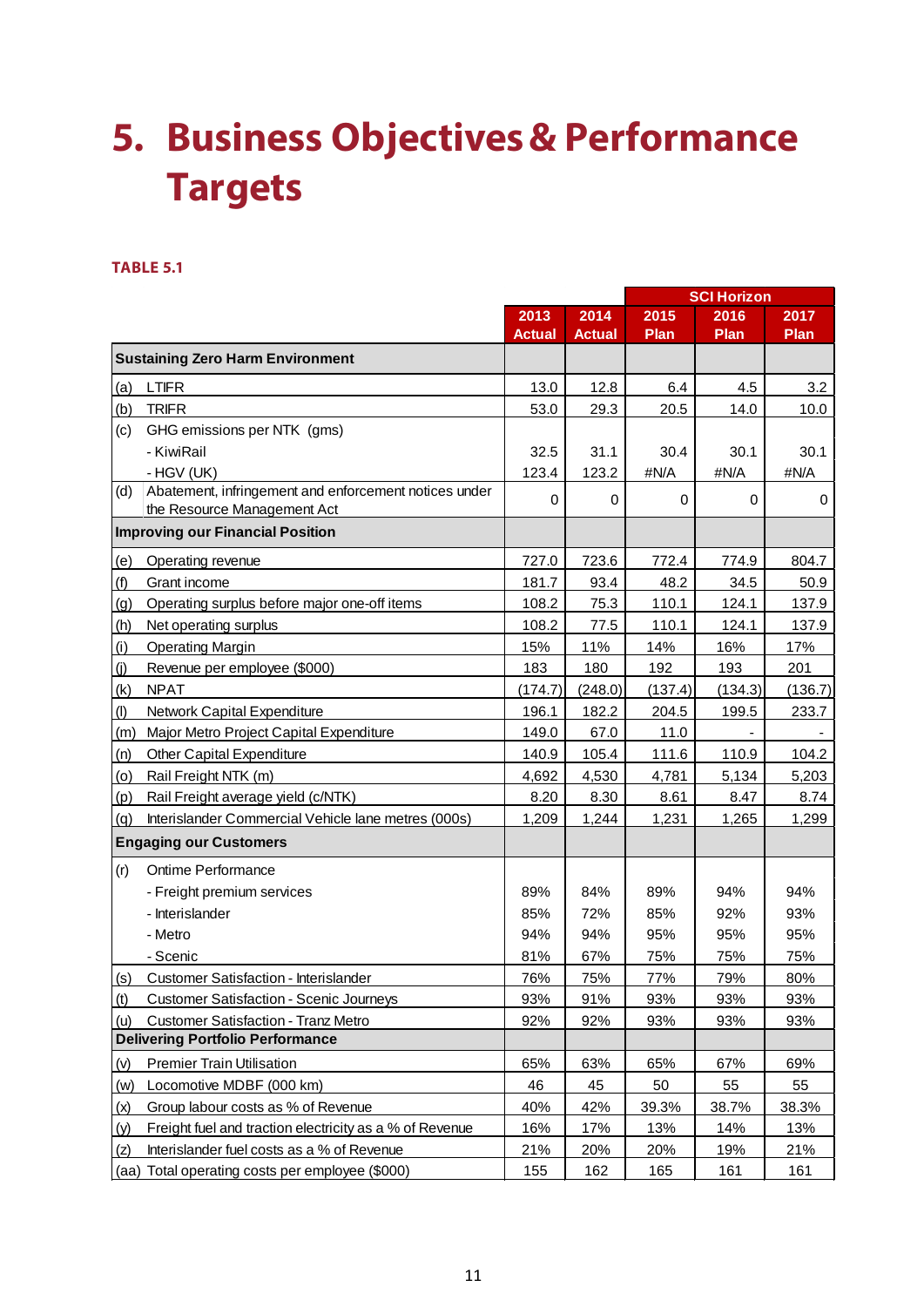|                                  |               |               |             | <b>SCI Horizon</b> |             |  |
|----------------------------------|---------------|---------------|-------------|--------------------|-------------|--|
|                                  | 2013          | 2014          | 2015        | 2016               | 2017        |  |
|                                  | <b>Actual</b> | <b>Actual</b> | <b>Plan</b> | <b>Plan</b>        | <b>Plan</b> |  |
| <b>Empowering our People</b>     |               |               |             |                    |             |  |
| (ab) Staff Engagement            | 73%           | 73%           | 76%         | 78%                | 80%         |  |
| <b>Key Investment Outcomes</b>   |               |               |             |                    |             |  |
| (ac) Rolling stock replacements  |               |               |             |                    |             |  |
| - Wagons (no. of new units)      | 360           |               | 150         | 150                | 150         |  |
| - Locomotives (no. of new units) | 20            | 8             |             |                    |             |  |
| (ad) Network Renewals            |               |               |             |                    |             |  |
| - New Sleepers Laid (000)        | 96            | 67            | 104         | 104                | 110         |  |
| - New Rail Laid (km)             | 25            | 24            | 17          | 17                 | 20          |  |
| - Lines Destressed (km)          | 192           | 130           | 157         | 180                | 200         |  |
| - Span Metres Replaced           | 446           | 130           | 490         | 446                | 262         |  |
| - Timber Piers Replaced          | 65            | 25            | 55          | 50                 | 50          |  |
| - Culverts Replaced              | 24            | 20            | 26          | 32                 | 32          |  |
| - Level Crossing Upgrades        | 8             | 5             | 10          | 10                 | 10          |  |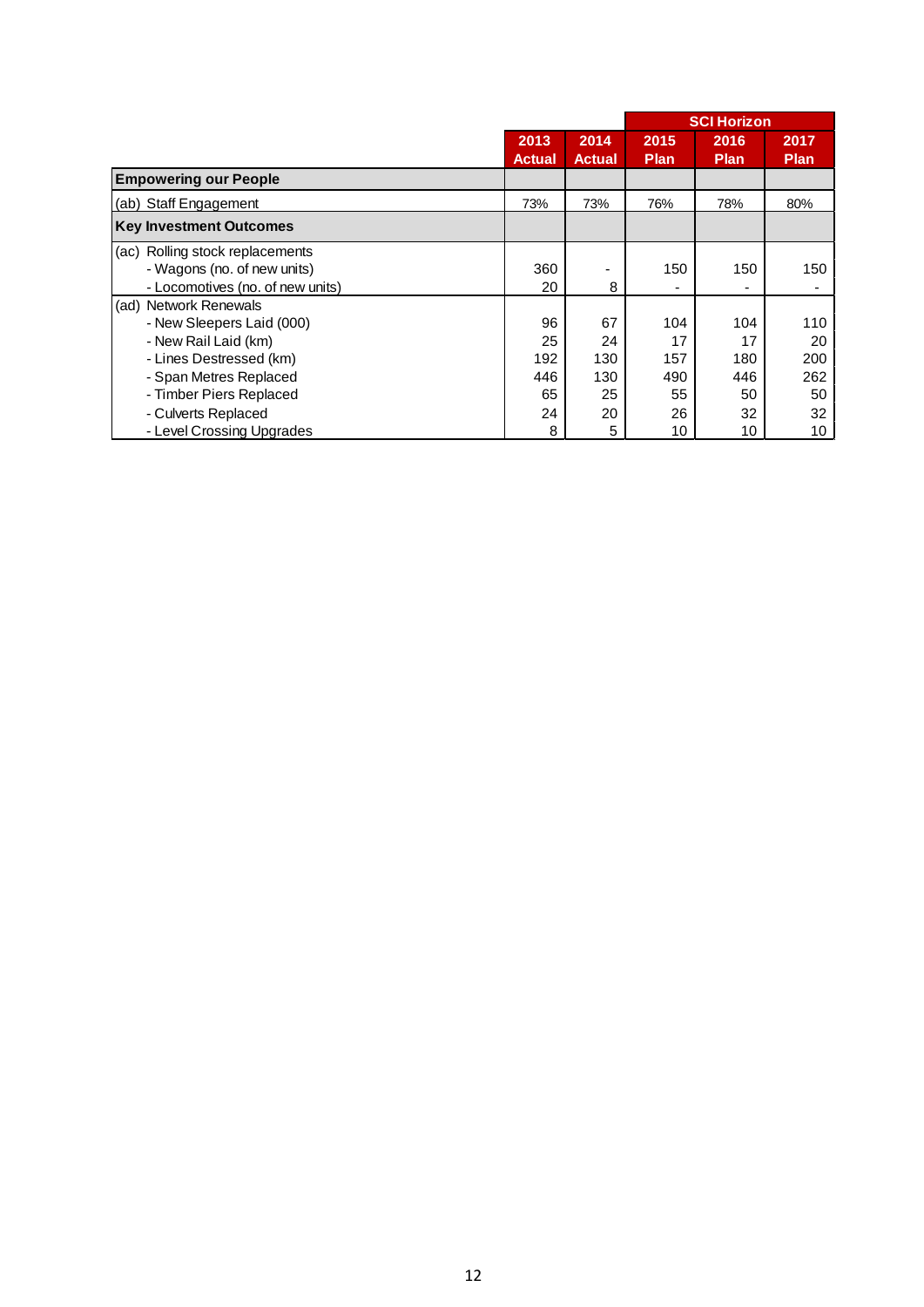| <b>Reference</b>             | <b>Description of Performance Measure</b>                                                                                                                                                                                                                                                                                                                                                                                                                     |
|------------------------------|---------------------------------------------------------------------------------------------------------------------------------------------------------------------------------------------------------------------------------------------------------------------------------------------------------------------------------------------------------------------------------------------------------------------------------------------------------------|
| $(a)$ $(b)$                  | Kiw iRail takes health and safety performance extremely seriously. We operate a heavy engineering<br>transport operation that presents many risks for accident and injury. We will continue to drive the safety<br>message and improve our workplace safety record so our staff return home as they came to work.<br>Kiw iRail has signed up to a Zero Harm programme, with significant improvements to safety targets<br>expected over the next three years. |
|                              | Our key measures of safety outcomes are Lost Time Injury Frequency Rate (LTIFR) and Total Recordable<br>Injury Frequency Rate (TRIFR). LTIFR measures the number of injuries that result in an inability to w ork<br>as a frequency rate per million hours w orked. TRIFR measures the total number of injuries recorded as a<br>frequency rate per million hours w orked.                                                                                    |
| $(c)$ $(d)$                  | As part of its corporate responsibility commitment we plan to reduce our carbon footprint by reducing<br>greenhouse gas emissions. For comparison purposes, we have shown the equivalent greenhouse gas<br>emissions for Heavy Goods Vehicles (HGV) in the UK as published by the Department for Environment,<br>Food & Rural Affairs (note that only historic actuals are available for this).                                                               |
|                              | A zero target for notices received under the Resource Management Act highlights the importance we place<br>on complying with environmental law in our activities.                                                                                                                                                                                                                                                                                             |
| $(e)$ $(o)$ $(p)$ $(q)$      | Driving revenue is critical to the success of this business plan. Grow th in the Freight division is especially<br>critical, as is recovery of passenger revenue in the Interislander business after the impacts of the outage of<br>the Aratere in 2014.                                                                                                                                                                                                     |
| (f)                          | Kiw iRail receives operating grants from the Crow n to fund major metro projects and other public benefit<br>capital items. This funding has been reducing since 2013 as the major metro projects are completed.                                                                                                                                                                                                                                              |
| $(g)$ (h) (i) (k)            | Net operating surplus grow th is a critical element of the funding required to deliver the investment<br>programme we have planned. In 2015 it is important build momentum after the impacts on profitability<br>during 2014.                                                                                                                                                                                                                                 |
| $(l)$ (m) $(n)$ (ac)<br>(ad) | The capital plan has been separated between expenditure for the netw ork infrastructure (including partially<br>funded Metro renew als) and expenditure in our other business units (Freight, Interislander, Passenger,<br>Property and Corporate). We have outlined a number of expected deliverables for the rolling stock and<br>netw ork renew als expenditure.                                                                                           |
| (r)                          | On time performance across all our services is a critical measure to ensure we are meeting our customer<br>expectations. This measure is based on arrival within time tolerances of: Freight 30mins, Metro 5mins,<br>Scenic 15mins and Interislander 15mins.                                                                                                                                                                                                  |
|                              | Premium trains performance in 2014 was impacted by both the Aratere outage and DL locomotives being out<br>of service. Interislander's performance in 2014 w as impact by both the Aratere outage and a number of<br>w eather events. Both businesses a targeting a return to higher levels in 2015.                                                                                                                                                          |
| $(s)$ (t) $(u)$              | We regularly monitor satisfaction of our fare paying customers. Despite the disruptions of the Aratere<br>outrage, customer satisfaction remained strong and we are targeting higher levels over the next 3 years.<br>High levels of satisfaction continue to be achieved is the Scenic and Metro businesses. The introduction<br>of the Matangi fleet has assisted with attainment of the high customer satisfaction in the Metro business.                  |
| (v)                          | Capacity Utilisation of our Freight Trains is an important measure underlying our profit grow th. Increasing<br>the volume carried on our existing train plan rather than increasing the number of services will improve this<br>measure.                                                                                                                                                                                                                     |
| (w)                          | The reliability of our locomotive fleet is measured by the distance travelled betw een mechanical failures<br>expressed as the Mean Distance Betw een Failure (MDBF). 2014 w as impacted by the outage of the DL<br>locomotives. We have achieved higher levels for a number of months in the past and a confident we can<br>improve the overall performance on a consistent basis.                                                                           |
| (x) (y) (z) (aa)             | Driving continued productivity and cost efficiency improvements throughout our business is a fundamental<br>to the success of the business.                                                                                                                                                                                                                                                                                                                   |
| (ab)                         | Every year Kiw iRail completes a staff engagement survey. Given the importance of an engaged w orkforce<br>to deliver our plan, a strong engagement result is required. We have established our new values and will<br>be communicating these across the business in first quarter of FY2015. This, along with a range of other<br>initiatives, will support increasing levels of engagement.                                                                 |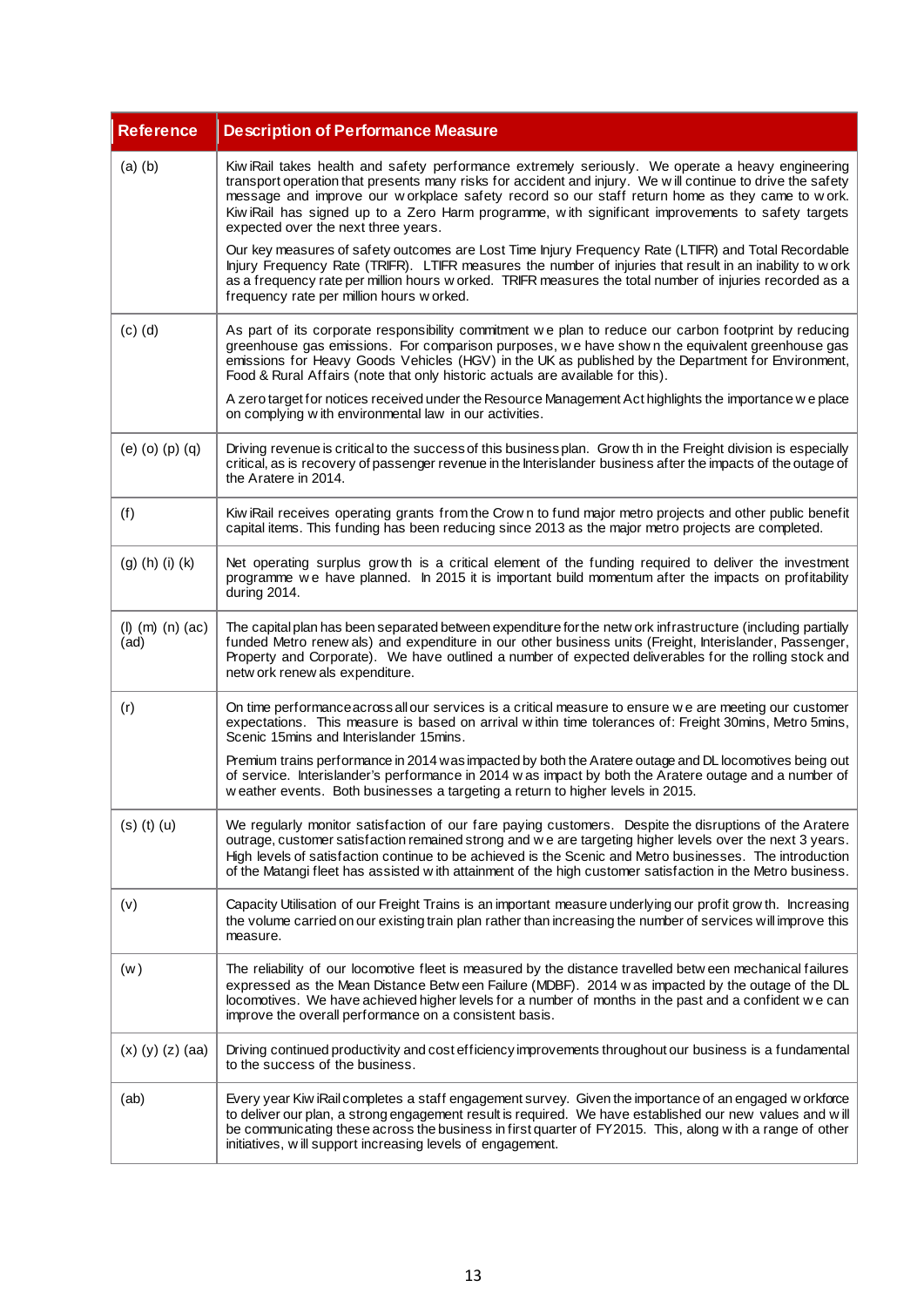#### **BUSINESS UNIT FORECASTS**

The following table outlines the key financial outcomes for our business units.

#### **Table 5.2**

|                                                      |               |        | <b>SCI Horizon</b> |             |         |
|------------------------------------------------------|---------------|--------|--------------------|-------------|---------|
|                                                      | 2013          | 2014   | 2015               | 2016        | 2017    |
|                                                      | <b>Actual</b> | Actual | Plan               | <b>Plan</b> | Plan    |
| <b>BUSINESS UNIT SUMMARY (\$m)</b>                   |               |        |                    |             |         |
| (a) Operating Revenue                                |               |        |                    |             |         |
| <b>Rail Business</b>                                 |               |        |                    |             |         |
| Freight                                              | 432.5         | 433.3  | 469.4              | 492.5       | 512.8   |
| Infrastructure and Engineering                       | 39.0          | 37.7   | 43.3               | 44.3        | 45.4    |
| Corporate, Property and Support Services             | 37.0          | 39.1   | 43.3               | 48.2        | 44.8    |
|                                                      | 508.5         | 510.1  | 556.0              | 585.0       | 602.9   |
| Interislander                                        | 159.6         | 150.0  | 162.9              | 167.8       | 175.0   |
| Scenic                                               | 20.2          | 21.2   | 22.3               | 22.9        | 23.6    |
| <b>Tranz Metro</b>                                   | 50.4          | 52.8   | 55.8               | 56.5        | 58.0    |
| Metro Maintenance                                    | 42.0          | 42.6   | 31.9               |             |         |
| Inter BU Eliminations                                | (53.7)        | (53.1) | (56.4)             | (57.4)      | (55.0)  |
|                                                      | 727.0         | 723.6  | 772.4              | 774.9       | 804.7   |
| (b) Net Operating Surplus before major one-off items |               |        |                    |             |         |
| <b>Rail Business</b>                                 |               |        |                    |             |         |
| Freight                                              | 151.2         | 150.1  | 172.2              | 184.5       | 184.5   |
| Infrastructure and Engineering                       | (41.1)        | (52.8) | (57.0)             | (58.4)      | (58.4)  |
| Corporate, Property and Support Services             | (34.4)        | (43.4) | (36.6)             | (32.5)      | (18.7)  |
|                                                      | 75.7          | 53.9   | 78.5               | 93.7        | 107.4   |
| <b>Interislander</b>                                 | 24.3          | 11.4   | 23.8               | 25.8        | 25.8    |
| Scenic                                               | (1.5)         | (0.9)  | 0.0                | 0.2         | $0.2\,$ |
| Tranz Metro                                          | 4.6           | 5.0    | 4.2                | 4.5         | 4.5     |
| Metro Maintenance                                    | 5.0           | 5.9    | 3.6                |             |         |
|                                                      | 108.1         | 75.3   | 110.1              | 124.1       | 137.9   |
| (c) Capital Expenditure                              |               |        |                    |             |         |
| <b>Rail Business</b>                                 |               |        |                    |             |         |
| Freight                                              | 104.9         | 66.9   | 66.2               | 63.8        | 71.4    |
| Infrastructure and Engineering                       | 196.1         | 182.2  | 204.5              | 199.5       | 233.7   |
| Corporate, Property and Support Services             | 27.0          | 29.8   | 34.6               | 28.5        | 22.7    |
|                                                      | 328.0         | 278.9  | 305.3              | 291.8       | 327.8   |
| Interislander                                        | 4.5           | 8.0    | 9.5                | 17.0        | 8.6     |
| Scenic                                               | 4.5           | 0.7    | 1.3                | 1.6         | 1.5     |
| <b>Tranz Metro</b>                                   |               |        |                    |             |         |
| Metro Maintenance                                    |               |        |                    |             |         |
|                                                      | 337.0         | 287.6  | 316.1              | 310.3       | 337.9   |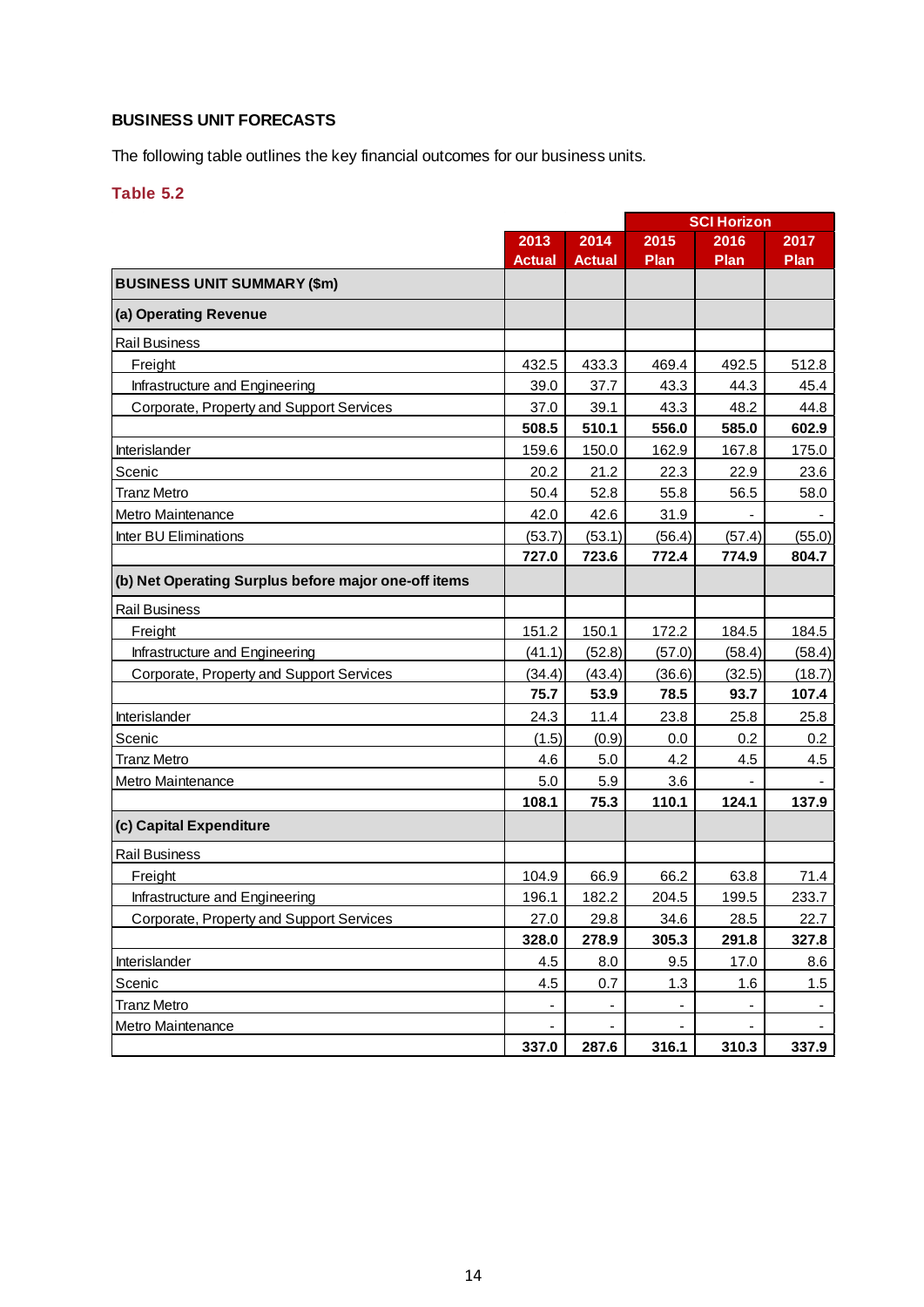## **6. Shareholder Equity Funding**

In May 2010 the Government announced its support for KiwiRail's transformation with a \$750 million equity investment. In May 2013 a further \$94m was approved for KiwiRail's FY2014 year and in May 2014 \$198m equity funding was approved for FY2015 in line with our budget submission request.

#### **Funding Assumptions for 2016 and 2017**

The financial forecasts and performance measures included in Tables 6.1 and 6.2 are based on a number of important funding and capital structure assumptions.

The plan to turnaround KiwiRail's financial performance assumed the Crown invests approximately \$1.1 billion to support the 10-year \$3.1 billion (excluding Metro projects and renewals) capital programme. The Government has now appropriated \$1,042 million of equity funding, including \$198 million in the Crown's 2014 Budget.

The \$198 million appropriation for FY2015 included recognition of a number of risk and commercial factors. These include:

- Remediation work for buildings due to seismic assessment.
- Higher than previously expected capital expenditure associated with long tunnels.
- KiwiRail's belief that the pricing for the transport of Solid Energy's coal from the West Coast does not fairly reflect the costs of operating the services and the associated infrastructure. The matter is in dispute and is the subject of ongoing discussions between the parties.

Under the current business forecasts additional funding will be required for FY2016 and FY2017. Project 2045 will give us greater clarity of the levels of funding required with possible options to reduce that and we continue to discuss our future funding requirements in accordance with the regular Crown economic and fiscal forecasting cycles. Our assumption is that the Crown will continue to support KiwiRail's funding needs with equity and we have prepared this Statement on that basis. It is important to note, however, that the Government has made no commitment to any un-appropriated funding at the time this Statement was prepared. We will continue to drive productivity and efficiency performance improvement and use the outcomes of Project 2045 to explore ways of minimising the support required from the Crown.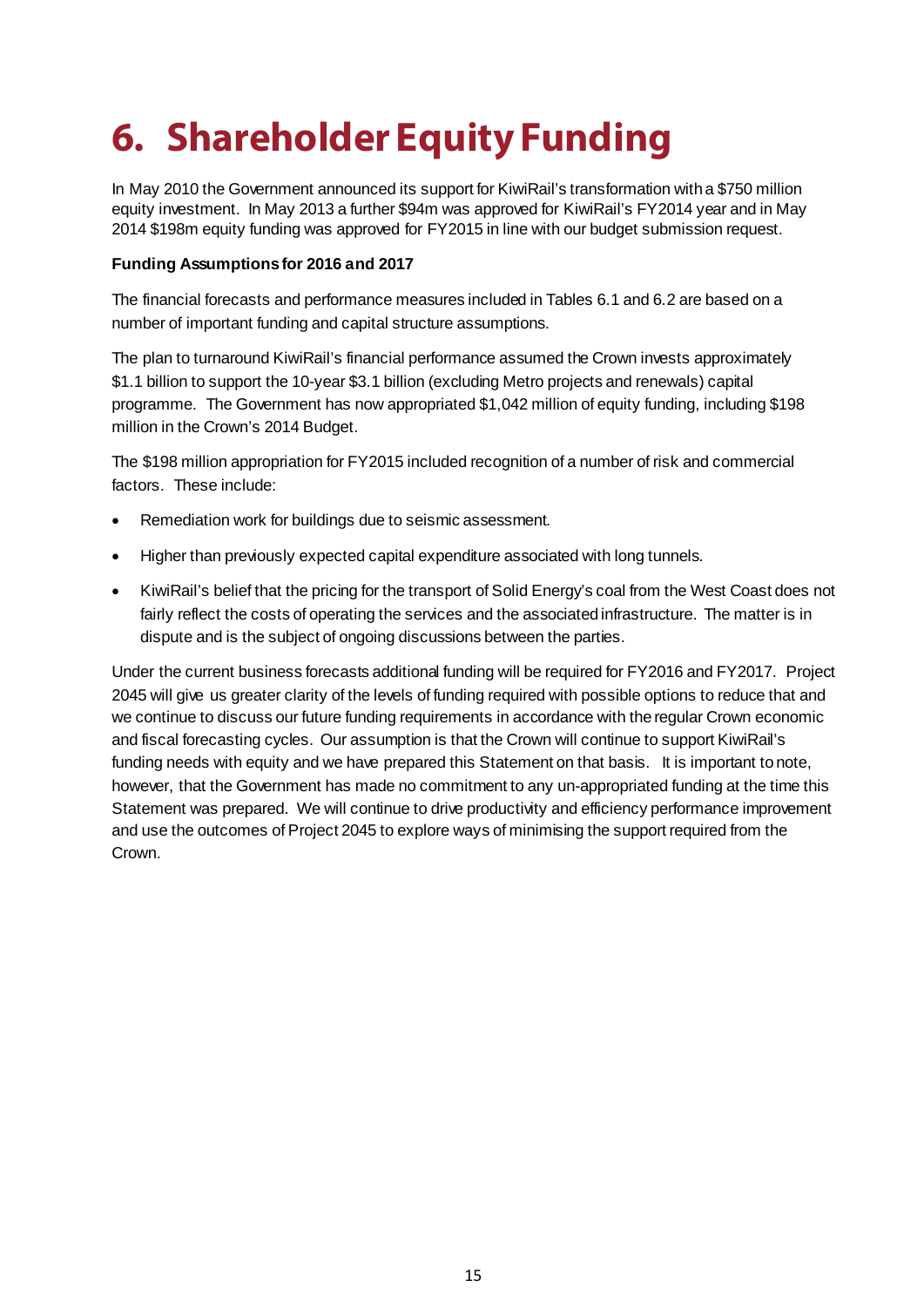## **7. SOE Performance Measures**

**Table 7.1**

|                                               |               |               |             | <b>SCI Horizon</b> |             |  |
|-----------------------------------------------|---------------|---------------|-------------|--------------------|-------------|--|
|                                               | 2013          | 2014          | 2015        | 2016               | 2017        |  |
|                                               | <b>Actual</b> | <b>Actual</b> | <b>Plan</b> | <b>Plan</b>        | <b>Plan</b> |  |
| <b>Shareholder Return Measures</b>            |               |               |             |                    |             |  |
| <b>Total Shareholder Return</b>               | n/a           | n/a           | n/a         | n/a                | n/a         |  |
| Dividend Yield                                | Nil           | Nil           | Nil         | Nil                | Nil         |  |
| Dividend Payout                               | Nil           | Nil           | Nil         | Nil                | Nil         |  |
| Return on Average Equity                      | $-35.7%$      | $-46.9%$      | $-29.2%$    | $-26.9%$           | $-25.7%$    |  |
| <b>Profitability/Efficiency Measures</b>      |               |               |             |                    |             |  |
| Return on Average Capital Employed            | $-16.6%$      | $-33.5%$      | $-19.1%$    | $-16.6%$           | $-14.2%$    |  |
| <b>Operating Margin</b>                       | 14.9%         | 10.7%         | 14.3%       | 16.0%              | 17.1%       |  |
| <b>Leverage/Solvency Measures</b>             |               |               |             |                    |             |  |
| <b>Shareholder's Funds to Total Assets</b>    | 58.2%         | 51.3%         | 55.4%       | 58.5%              | 58.0%       |  |
| Gearing Ratio (net)                           | 27.1%         | 44.5%         | 45.3%       | 41.9%              | 40.4%       |  |
| <b>Interest Cover</b>                         | 7.1           | 5.6           | 7.0         | 8.0                | 9.3         |  |
| Solvency (current assets/current liabilities) | 1.30          | 0.91          | 1.27        | 1.33               | 1.35        |  |

Note that to provide meaningful comparatives the above ratios assume that additional funding required will be received as equity.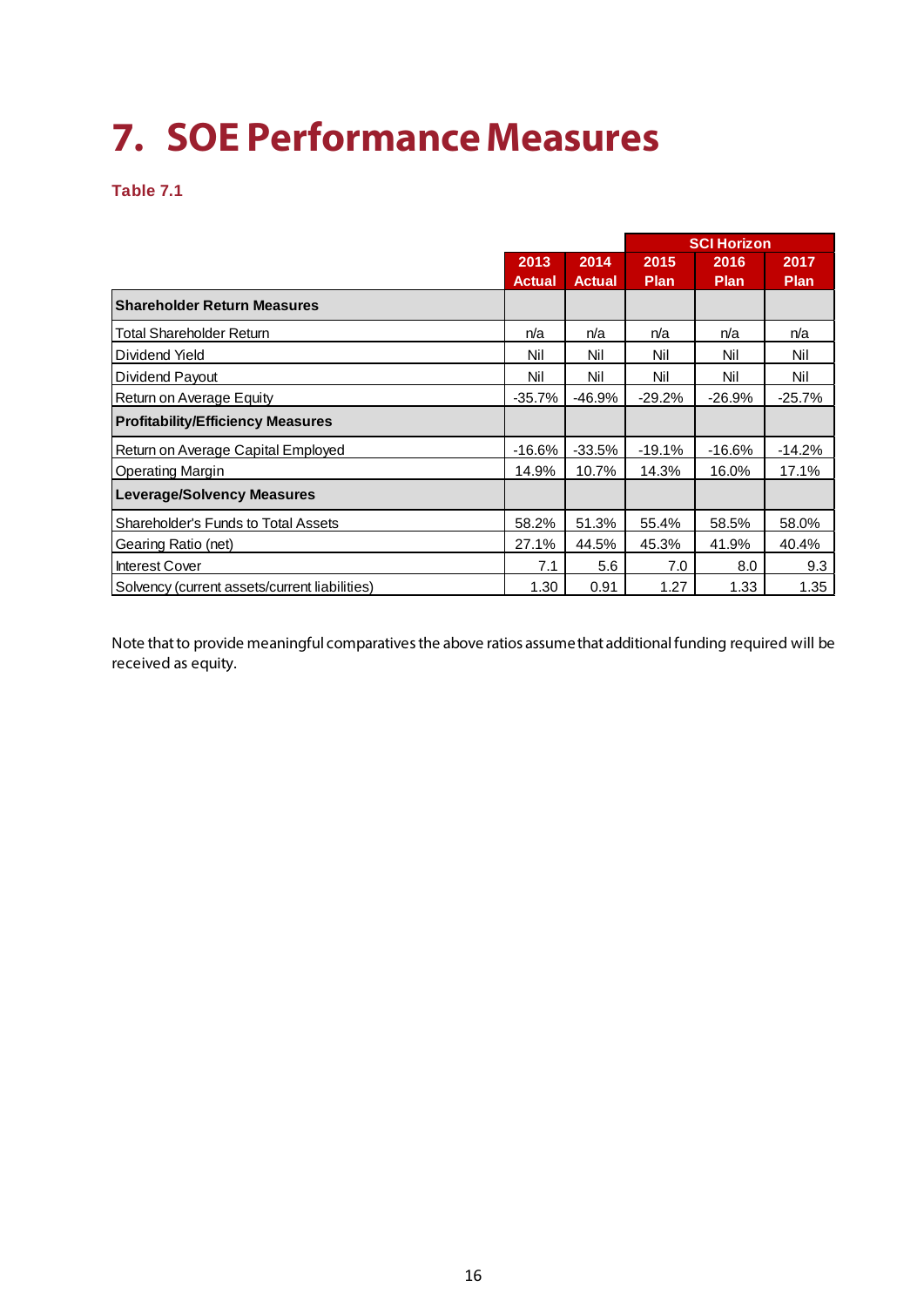### **8. Commercial Value of the Crown's Investment**

The Board has used the method of discounted cash flows (DCF) to estimate the value of the KiwiRail Group as at 30 June 2014.

There has been a reduction in the commercial value related to operating free cash flows of \$647 million. This reflects the reduction in operating surplus projections as a result of significant impacts on the FY2014 result and their impact on following years.

Based on the current earnings projections, it is not expected that the Group will be tax paying in the projected earnings period. The present value of tax payable on ungeared earnings is, therefore, zero.

Net Debt increased by \$59 million compared to 30 June 2013. This reflects a reduction in cash balances of \$49 million and additional asset finance as part of our major plant funding programme.

There has been a decrease in discount rate of 0.3%. The impact of this is an increase in value of \$15 million.

| \$m                                                    | <b>30 June 2013</b> | 30 June 2014 |
|--------------------------------------------------------|---------------------|--------------|
| Present Value of Pre-Tax Free Cash Flows               | (427)               | (1,088)      |
| Less Present Value of Tax Payable on Ungeared Earnings | 0                   | O            |
| <b>DCF Enterprise Value</b>                            | (427)               | (1,088)      |
| Less Net Debt                                          | (147)               | (206)        |
| <b>DCF Equity Value</b>                                | (574)               | (1, 294)     |

The key points about the manner in which this valuation was derived are as follows:

- The DCF methodology used to calculate the Net Present Value (NPV) of the entire KiwiRail Group includes all subsidiaries on an after tax basis.
- The DCF / NPV was based on the nominal (ie inflation-adjusted) future cash flows set out in KiwiRail's two year operating plan, with forward projections made through years 3 to 20 consistent with the current business plan. It is important to note that these projections will change at the completion of Project 2045.
- A terminal value of zero has been assessed.
- A discount rate of 9.5% has been used (as compared to 9.8% for the 2013 valuation).
- PwC has confirmed the mathematical accuracy of the calculation of the DCF valuation prior to approval of the DCF value by the Board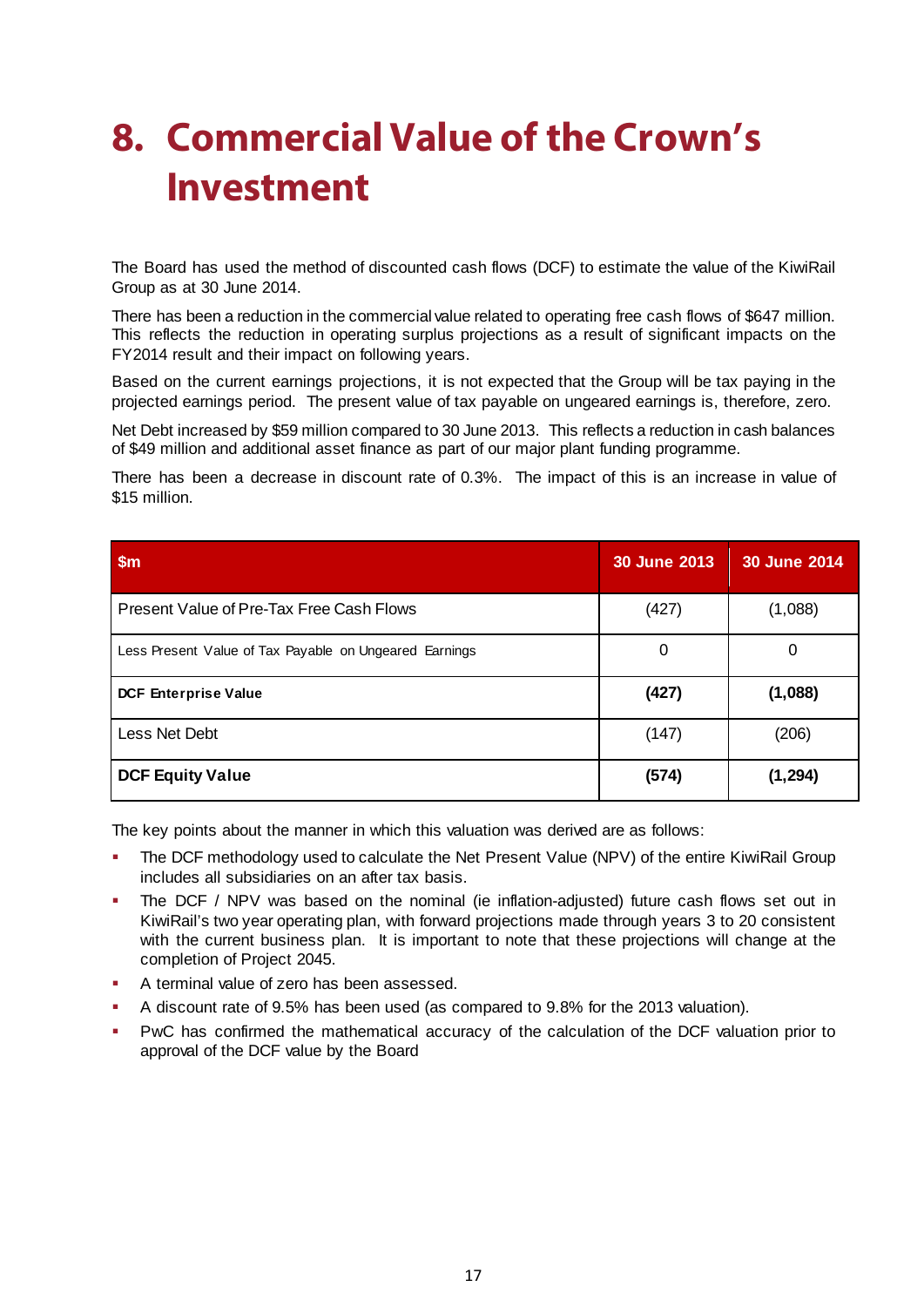## **9. Accounting Policies**

The Company's detailed accounting policies are set out in Appendix One: Statement of Current Accounting Policies.

### **10. Dividend Policy**

The Strategic Plan requires significant investment over a 10-year period. A significant amount of that investment is from the Shareholder. As such KiwiRail does not expect to make any dividend payments over the period of this Statement.

### **11. Reporting to Shareholding Ministers**

KiwiRail will provide to Shareholding Ministers:

- An Annual Report and Half Yearly Report in accordance with sections 15 and 16 of the State-Owned Enterprises Act 1986. These will include a statement of financial performance, a statement of financial position, a statement of cash flows and such details as are necessary to permit an informed assessment of the Company's performance
- Continuous Disclosure reporting as required by the Crown Ownership Monitoring Unit (COMU)
- Regular reporting to COMU for performance monitoring during the Strategic Plan investment period
- Other information requested by Ministers in accordance with section 18 of the State-Owned Enterprises Act 1986.

### **12. Procedures for Share Acquisitions**

Purchase of shares in any company or interests in any other organisation will be subject to prior agreement with Ministers in accordance with the New Zealand Railways Corporation Act 1981 and the State-Owned Enterprises Act 1986 which provides that KiwiRail may, from time to time, with the approval of the Minister of Finance, subscribe for or otherwise acquire stocks, debentures, or any interest in any company, body corporate or business.

### **13. Compensation from The Crown**

KiwiRail expects to receive compensation from the Crown as per section 7 of the State-Owned Enterprises Act 1986 for public policy work and projects undertaken by the company which have a public good element or purpose and would not be undertaken on purely commercial grounds.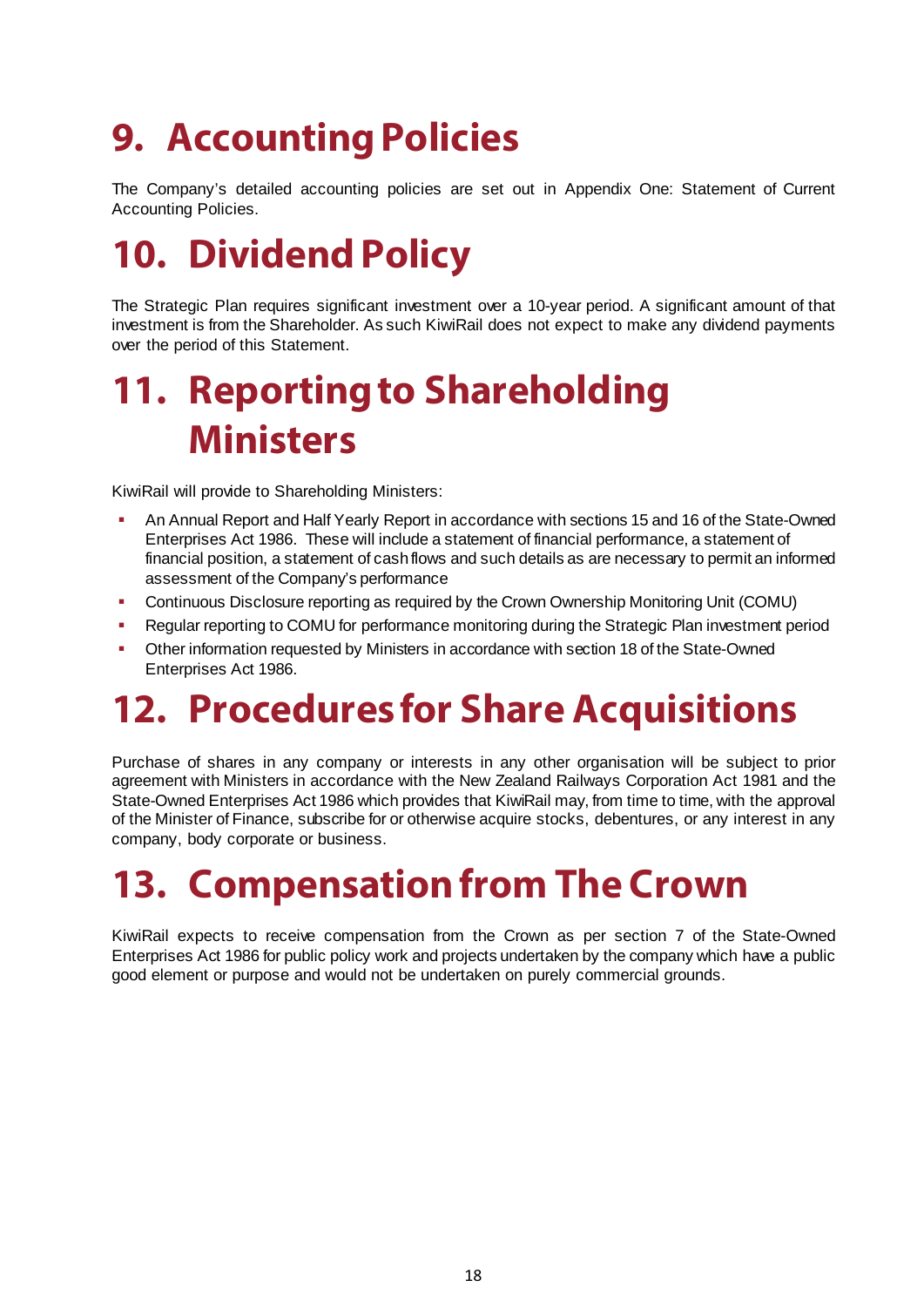### **14. APPENDIX1: Statement of Current Accounting Policies**

#### **1. REPORTING ENTITY**

KiwiRail Holdings Limited ("KiwiRail", "the Parent") is a company domiciled in New Zealand, registered under the Companies Act 1993 and is included within the First Schedule of the State Owned Enterprises Act 1986. The Group comprises KiwiRail Holdings Limited and its subsidiaries.

The primary objective of the Group is to establish, maintain and operate, or otherwise arrange for, safe and efficient rail, road and ferry freight and passenger transport services within New Zealand in such a way that revenue exceeds costs, including interest and depreciation; and to provide for a return on capital as specified by the Minister of Finance from time to time.

On 31 December 2012 there was a restructure of the Crown's investment in rail operations. In accordance with the KiwiRail Holdings Vesting Order 2012 which took effect from 31 December 2012, the KiwiRail business was transferred from the New Zealand Railways Corporation ("NZRC") into KiwiRail Holdings Limited. All land previously held by KiwiRail together with the Wellington Railway Station and Social Hall buildings were retained by NZRC.

#### **NATURE OF BUSINESS AND PRINCIPAL ACTIVITIES**

The Group carries out the following activities:

- Manage and operate the New Zealand Rail Network
- Provide rail operators with access to the rail network
- Provide advice to the Crown on rail infrastructure issues
- Manage land on the rail corridor
- Operate interisland ferries
- Operate Wellington Metro and long distance rail passenger services
- Operate rail freight transport services in New Zealand
- Carry out engineering and mechanical services to the locomotives and other rolling stock

#### **2. SUMMARY OF SIGNIFICANT ACCOUNTING POLICIES**

#### **(a) Basis of preparation**

The financial statements have been prepared in accordance with New Zealand Generally Accepted Accounting Practice ("NZ GAAP"), and comply with the State-Owned Enterprises Act of 1986, the requirements of the Companies Act 1993 and the Financial Reporting Act 2013. The financial statements have also been prepared on a historical cost basis, except for certain non-financial assets and derivative financial instruments, which have been valued at fair value.

Unless otherwise specified, all dollar amounts in these financial statements and accompanying notes are stated in New Zealand dollars and all values are expressed in millions of dollars (\$m). The functional and presentation currency is New Zealand dollars.

#### **(b) Statement of compliance**

The financial statements have been prepared in accordance with NZ GAAP. They comply with New Zealand equivalents to International Financial Reporting Standards ("NZ IFRS") as appropriate for profitoriented entities and other applicable Financial Reporting Standards.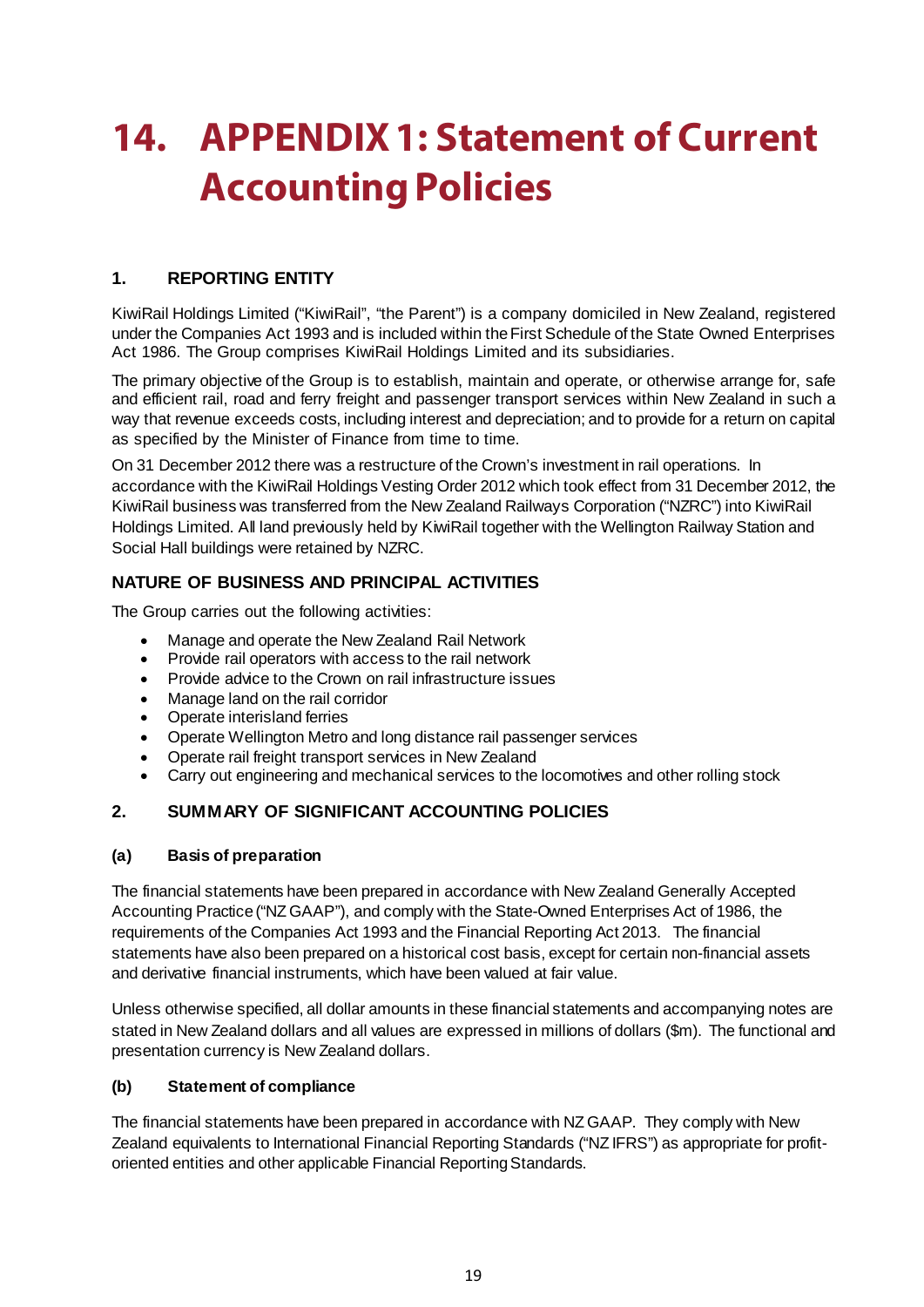Accounting policies are selected and applied in a manner which ensures that the resulting financial information satisfies the concepts of relevance and reliability, thereby ensuring that the substance of the underlying transactions or other events is reported.

#### **(c) Changes in accounting policies**

The accounting policies adopted are consistent with those from financial year 2013 onwards.

#### **(d) Consolidated financial statements**

The consolidated financial statements of the Parent and its subsidiaries include the financial statements of subsidiary companies using the acquisition method of consolidation. The acquisition method of consolidation involves recognising at acquisition date, separately from goodwill, the identifiable assets acquired, the liabilities assumed and any non-controlling interest in the acquiree.

The Parent values subsidiary companies at the time of acquisition as the identifiable assets and liabilities acquired measured at the aggregate of fair values at the date of acquisition. The difference between the cost of acquisition over the fair values of the identifiable net assets acquired is recognised as a goodwill or a discount on acquisition.

Subsidiary companies are those entities that are controlled directly or indirectly by the Parent.

Unrealised losses relating to impairment of subsidiaries are recognised in the Statement of Financial Performance.

#### **(e) Revenue recognition**

Revenue is measured at the fair value of the consideration received or receivable by the Parent and Group to the extent it is probable that the economic benefits will flow to the Group and the revenue can be reliably measured. Revenue represents amounts receivable for goods and services provided in the normal course of business once significant risks and rewards of ownership have been transferred to the buyer.

- (i) Freight revenue is recognised based on the date of freight acceptance. Freight revenue also includes maintenance revenue which is recognised at the date that the maintenance service is provided.
- (ii) Interislander revenue comprises freight revenue and passenger revenue. Freight revenue is recognised based on the date of freight acceptance. Passenger revenue is recognised at the date of travel.
- (iii) Tranz Metro and Tranz Scenic revenue is recognised at the date of travel.
- (iv) Property and Corporate revenue comprises rental income, Government funding for operating expenditure and other revenue. Rental income from operating leases is recognised on a straightline basis over the term of the relevant lease. Initial direct costs incurred in negotiating and arranging the operating lease are recognised on a straight-line basis over the lease term.
- (v) Infrastructure and Engineering revenue comprises track access revenue, Government funding for operating expenditure, manufacturing revenue, maintenance revenue and other revenue. Track access revenue is recognised on a straight-line basis over the term of the relevant agreement. Manufacturing revenue is recognised by reference to the stage of completion of the contract activity at the balance date, if the outcome of the contract can be reliably estimated. The stage of completion is assessed by reference to surveys of work performed. Manufacturing revenue includes revenue from design services. Maintenance revenue is recognised at the date that the maintenance service is provided.
- (vi) Interest income from call and term deposits is recognised as it accrues, using the effective interest method.
- (vii) Dividend income is recognised when the right to receive payment has been established.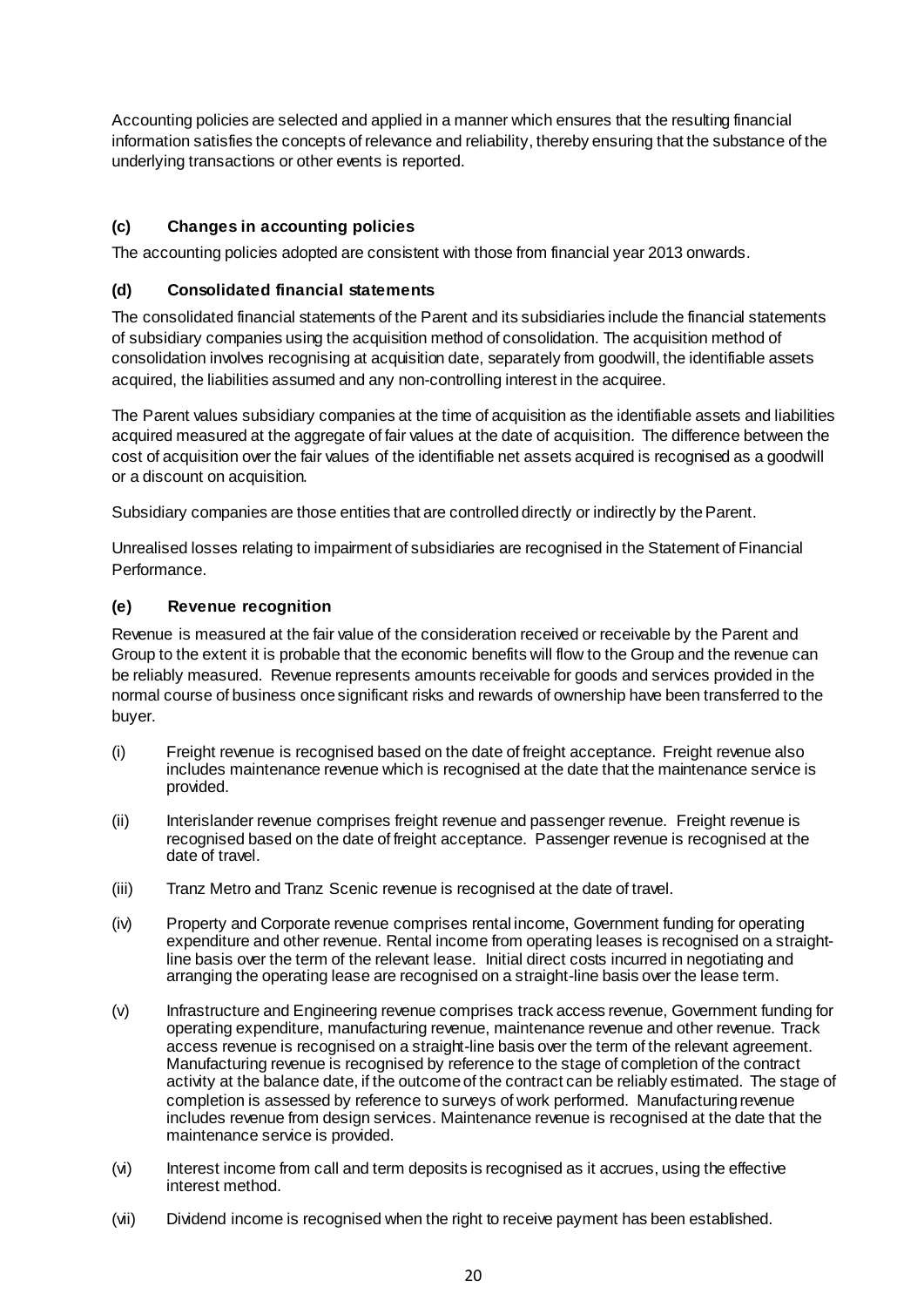- (viii) Other sources of income are recognised when earned and are reported in the financial periods to which they relate.
- (ix) Government funding received as reimbursements of operating costs are recognised as income in the period in which the funding is receivable.
- (x) Government funding received as reimbursements of the costs of capital projects is recognised in the same period as the expenditure to which it relates. Where the asset being funded is depreciated over its useful life, the funding is recognised as income on a straight line basis over the same life. Where the asset funded is impaired to residual value the funding is recognised as income in the same period as the impairment expense.
- (xi) Grants received in respect of services provided are recognised when the requirements of the relevant grant agreement are met.
- (xii) Inter-company sales are eliminated within the Group.

#### **(f) Property, plant and equipment**

(i) Recognition and Measurement

Property, plant and equipment asset classes consist of land, buildings, railway infrastructure, rolling stock, ships and plant and equipment.

Property, plant and equipment are shown at cost or valuation, less any accumulated depreciation and accumulated impairment losses. Items of property, plant and equipment in the course of construction are classified as capital work in progress. Cost includes expenditure that is directly attributable to the acquisition of the asset.

Where an asset is acquired for nil or nominal consideration the asset is recognised initially at fair value, where fair value can be reliably determined; and the fair value of the asset received less costs incurred to acquire the asset is also recognised as income in the Statement of Financial Performance.

(ii) Revaluation

Land and buildings are revalued with sufficient regularity to ensure that the carrying amount does not differ materially from fair value. Fair value is determined from market-based evidence by an external, independent valuer. Valuations are undertaken in accordance with the standards issued by the New Zealand Property Institute, NZ IAS 16 *Property, Plant and Equipment* and NZ IFRS 13 *Fair Value Measurement* with the following bases of valuation adopted:

- *Specialised buildings*  valued using optimised depreciated replacement cost.
- *Non-specialised land and buildings* which could be sold with relative ease are valued at market value.

Any revaluation increase arising on the revaluation of land and buildings is credited to the asset revaluation reserve, except to the extent that it reverses a revaluation decrease for the same asset previously recognised as an expense in the Statement of Financial Performance, in which case the increase is credited to the Statement of Financial Performance to the extent of the decrease previously charged. A decrease in carrying amount arising on the revaluation of land and buildings is charged as an expense to the Statement of Financial Performance to the extent that it exceeds the balance, if any, held in the asset revaluation reserve relating to a previous revaluation of that asset.

Other additions between revaluations are recorded at cost.

(iii) Derecognition

Realised gains and losses arising from the derecognition of property, plant and equipment are recognised in the Statement of Financial Performance in the period in which the transaction occurs. The gain or loss is calculated as the difference between the carrying amount of the asset and the net disposal proceeds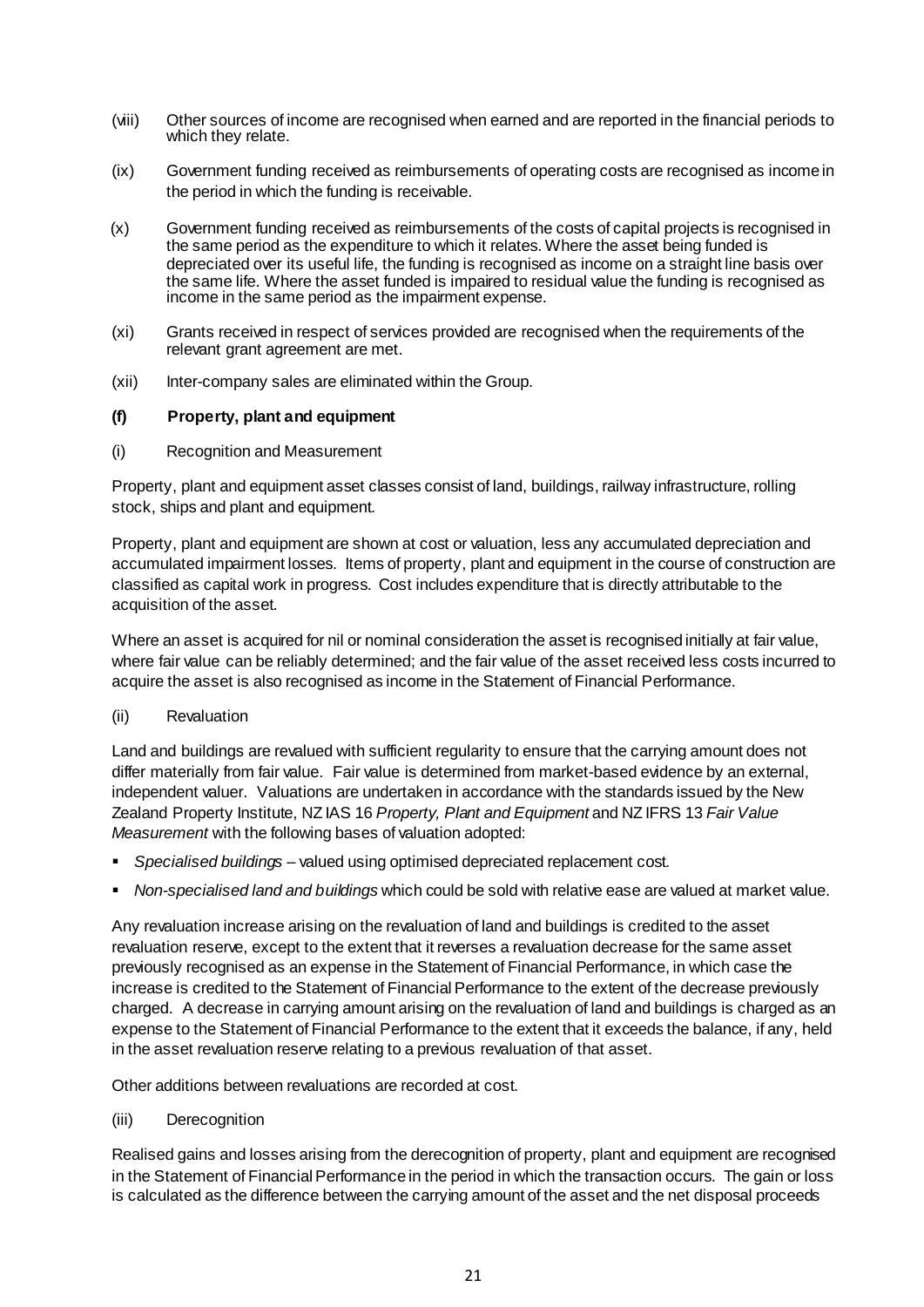received (if any). Any credit balance attributable to the disposed asset in the asset revaluation reserve is transferred to retained earnings.

(iv) Renewals

Expenditures that are eligible for capitalisation as property, plant and equipment relating to track renewals, ballast formation upgrading, and major overhauls of rolling stock are capitalised at cost as property, plant and equipment. Repairs and maintenance costs are expensed through the Statement of Financial Performance as incurred.

(v) Depreciation

Depreciation is charged on a straight line basis at rates that will allocate the cost or valuation of the asset over its expected useful life to its estimated residual value. Leasehold improvements are depreciated over the period of the lease or estimated useful life, whichever is the shorter. In determining an asset's useful life, consideration is given to its expected usage, its expected wear and tear, technical or commercial obsolescence, and legal or similar limits on its use.

Depreciation is provided on freehold buildings, railway infrastructure, rolling stock, ships and containers, and plant and equipment. Land is not depreciated.

Depreciation on revalued buildings and track assets is charged to the Statement of Financial Performance.

The average depreciable lives for major categories of property, plant and equipment are as follows:

| Category                   | <b>Useful life</b> |
|----------------------------|--------------------|
| <b>Infrastructure</b>      |                    |
| Tunnels & bridges          | 75 - 200 years     |
| Track & ballast            | $40 - 50$ years    |
| Overhead traction          | $20 - 80$ years    |
| Signals & communications   | $15 - 50$ years    |
| <b>Buildings</b>           | $35 - 80$ years    |
| Rolling stock and ships    |                    |
| Wagons & carriages         | 5 - 30 years       |
| Locomotives                | 5 - 23 years       |
| <b>Ships</b>               | 20 years           |
| Containers                 | 10 years           |
| <b>Plant and Equipment</b> |                    |
| Plant & equipment          | $5 - 35$ years     |
| Motor vehicles             | $5 - 10$ years     |
| Furniture & fittings       | 5 years            |
| Office equipment           | $3 - 5$ years      |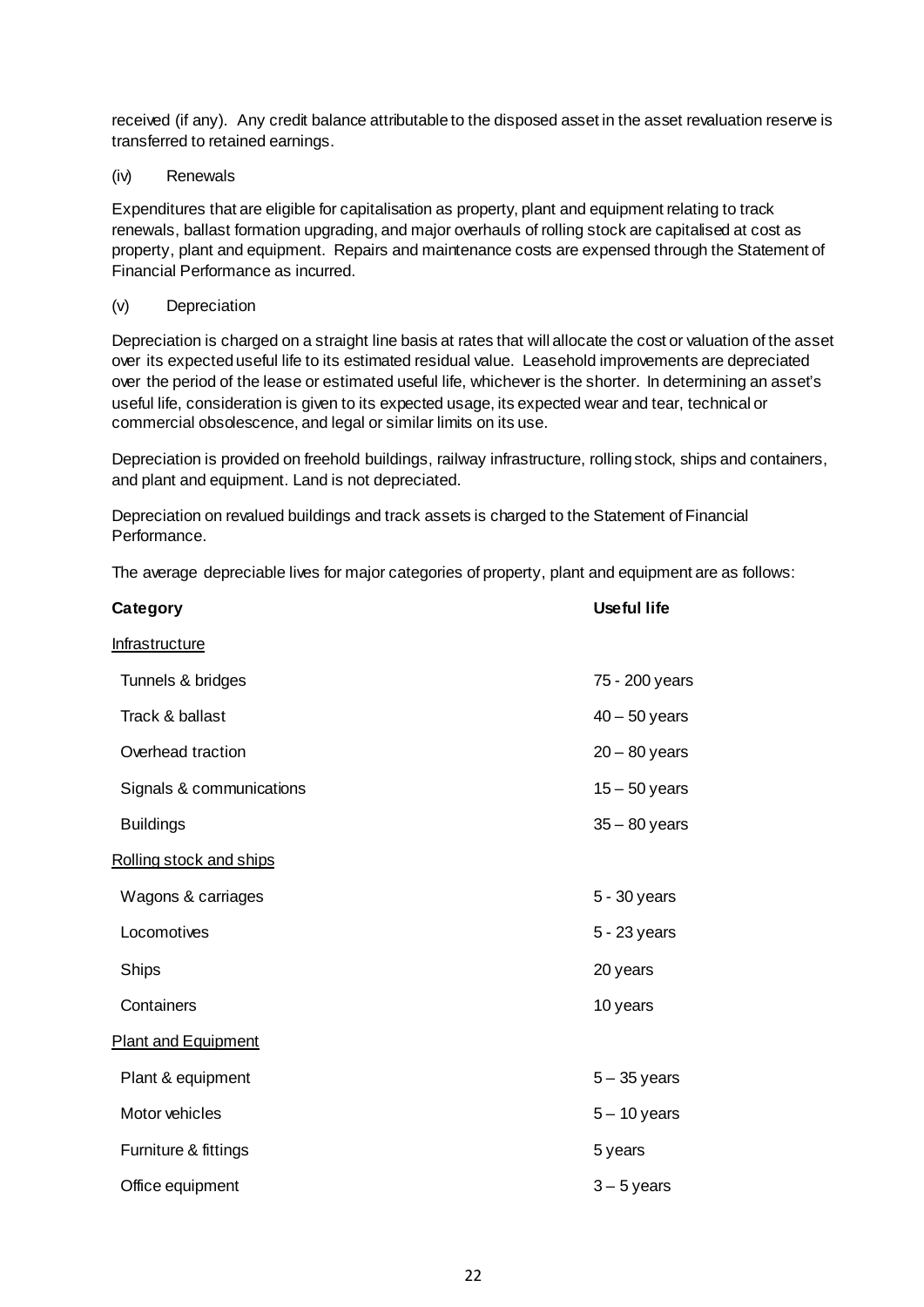#### **(g) Impairment of non-financial assets**

The carrying amounts of the Group's non-financial assets are reviewed at each reporting date to determine if there is any indication of impairment. External factors such as changes in expected future processes, technology and economic conditions are also monitored to assess for indicators of impairment. If any such indication exists, the asset or its related cash-generating unit ("CGU") will be tested for impairment by comparing its recoverable amount to its carrying amount. The recoverable amount of an asset or CGU is the higher of its value in use and its fair value less costs to sell.

The value in use for cash-generating assets and CGUs is the present value of expected future cash flows.

If an asset's carrying amount exceeds its recoverable amount the asset is impaired and the carrying amount is written down to the recoverable amount. For revalued assets the impairment is treated as a revaluation decrease (see f(v) above).

For assets not carried at a revalued amount, the total impairment is recognised in the Statement of Financial Performance.

Finance leases on motor vehicles, leasehold improvements and equipment included in plant and equipment asset class are stated at cost less accumulated depreciation and impairment. In the event that settlement of all or part of the purchase consideration is deferred, cost is determined by discounting the amounts payable in the future to their present value as at the date of the acquisition.

#### **(h) Intangible assets**

Intangible assets comprise software applications which have a finite useful life and are recorded at cost less accumulated amortisation and impairment losses.

Intangible assets are recognised initially at cost. Intangible assets with a finite useful life are amortised on a straight-line basis over their estimated useful lives of 3 to 5 years.

#### **(i) Net finance costs**

Borrowing costs - are recognised in the Statement of Financial Performance using the effective interest rate method. Where borrowing costs are incurred for the construction of a qualifying asset in accordance with NZ IAS 23 *Borrowing Costs* those costs are capitalised into the cost of the asset.

Other finance costs include interest expense on finance leases and the net change in fair value of derivative financial instruments designated at fair value through profit or loss.

#### **(j) Inventories**

Inventories comprise items that are used in the maintenance and operation of the rail network, maintenance of rolling stock and ships, fuel, passenger consumable items, and items used in the manufacture of assets for sale to external parties. Inventories are not held for trading purposes with the exception of consumable cafeteria supplies held on the rail and ferry passenger services.

Inventory is recorded at the lower of cost and net realisable value. Costs comprise direct materials and, where applicable, direct labour costs and those overheads that have been incurred in bringing the inventory to its present condition and location. Cost is calculated using the weighted average method.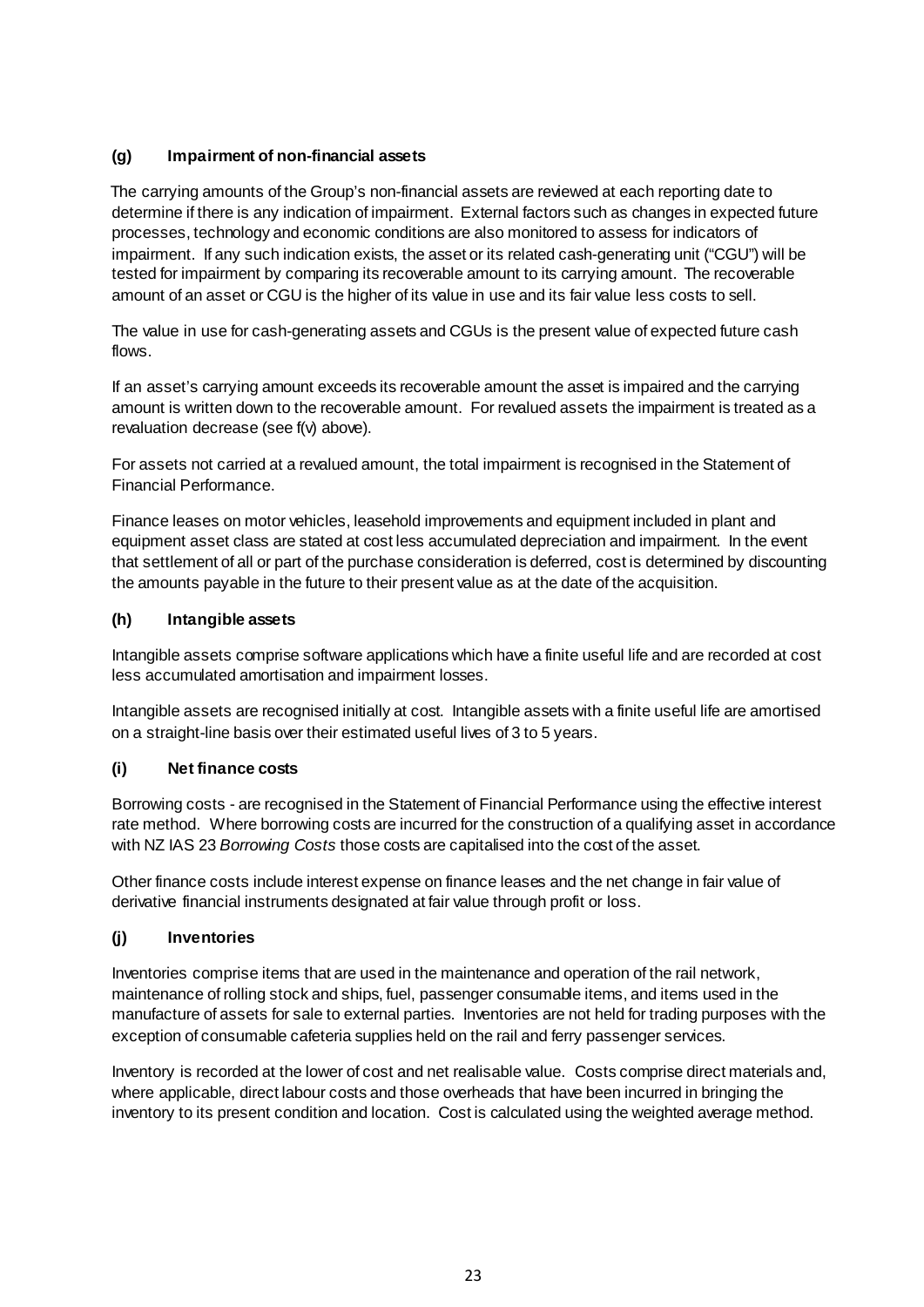#### **(k) Leases**

The determination of whether an arrangement is or contains a lease is based on the substance of the arrangement at inception date, whether fulfilment of the arrangement is dependent on the use of a specific asset or assets or the arrangement conveys a right to use the asset, even if that right is not explicitly specified in an arrangement.

(i) Group as a lessee

#### *Finance leases*

Leases in which the Group assumes substantially all the risks and rewards of ownership are classified as finance leases. Assets acquired by way of a finance lease are included in property, plant and equipment. They are capitalised at the inception of the lease at the fair value of the leased asset or, if lower, at the present value of the minimum lease payments. Lease payments are apportioned between the finance charges and reduction of the lease liability so as to achieve a constant rate of interest on the remaining balance of the liability. Finance charges are recognised in finance costs in the Statement of Financial Performance.

#### *Operating leases*

Capitalised leased assets are depreciated over the shorter of the estimated useful life of the asset and the lease term if there is no reasonable certainty that the Group will obtain ownership by the end of the lease term.

Operating lease payments are recognised as an operating expense in the Statement of Financial Performance on a straight-line basis over the lease term. Operating lease incentives are recognised as a liability when received and subsequently reduced by allocating lease payments between rental expense and reduction of the liability.

#### (ii) Group as a lessor

Leases in which the Group retains substantially all the risks and benefits of ownership of the leased asset are classified as operating leases. Initial direct costs incurred in negotiating an operating lease are added to the carrying amount of the leased asset and recognised as an expense over the lease term on the same basis as rental income. Contingent rents are recognised as revenue in the period in which they are earned.

#### **(l) Income tax**

All members of the group are taxpayers. The accounting policies applied are as follows:

Income tax expense comprises both current and deferred tax. Income tax expense is charged or credited to the Statement of Financial Performance, except when it relates to items charged or credited directly to equity, in which case the tax is charged to equity.

Current tax is the expected tax payable on the taxable income for the period, using tax rates enacted or substantively enacted at reporting date and any adjustments to tax in respect of previous years.

Deferred tax is provided for temporary differences between the carrying amount of assets and liabilities for financial reporting purposes and the carrying amounts used for taxation purposes.

The amount of deferred tax provided is based on the expected manner of realisation of the asset or settlement of the liability, using tax rates enacted or substantively enacted at each reporting date. Deferred tax assets and liabilities are not discounted.

A deferred tax asset is recognised in the financial statements for all deductible temporary differences and for the carry forward of unused tax losses and unused tax credits only to the extent that it is probable that future taxable surpluses will be available against which the asset can be utilised. Deferred tax assets are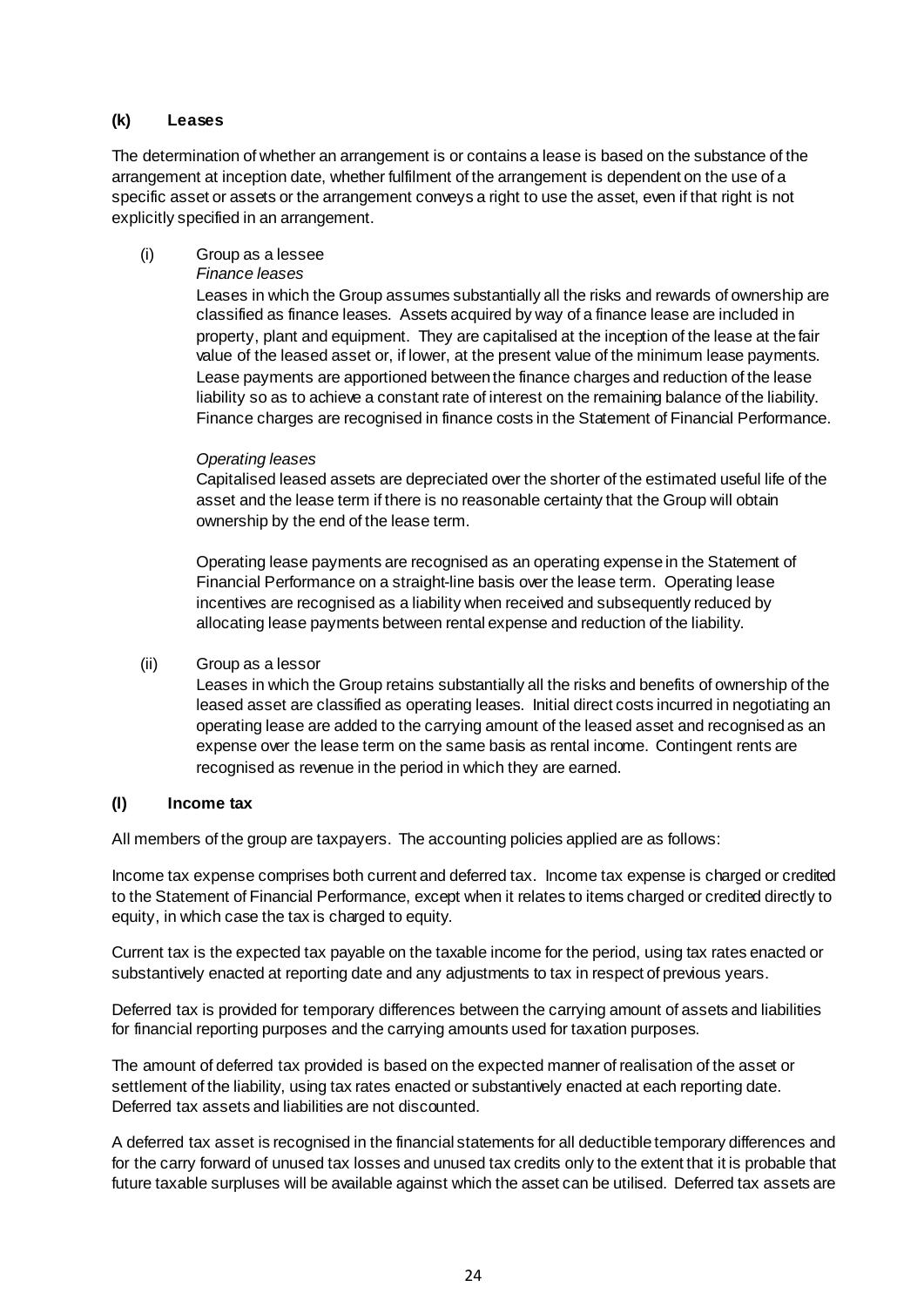reduced to the extent that it is no longer probable that the related tax benefit will be realised. Unrecognised deferred tax assets are reassessed at each balance sheet date.

#### **(m) Goods and services tax (GST)**

All items in the financial statements are presented exclusive of GST, except for receivables and payables, which are presented on a GST inclusive basis. Where GST is not recoverable as an input tax it is recognised as part of the related asset or expense.

The net amount of GST recoverable from, or payable to, the Inland Revenue ('IR') is included as part of receivables or payables in the Statement of Financial Position.

Cash flows are included in the Statement of Cash Flows on a net basis in respect of GST. The GST components of cash flows arising from investing and financing activities, which are recoverable from or payable to IR, are classified as operating cash flows.

#### **(n) Provisions**

Provisions are recognised when the Group has a present obligation (legal or constructive) as a result of past events, it is probable that an outflow of resources embodying economic benefits will be required to settle the obligation and the amount can be reliably estimated.

When the Group expects some or all of a provision to be reimbursed, for example under an insurance contract, the reimbursement is recognised as a separate asset but only when the reimbursement is virtually certain. The expense in relation to any provision is presented in the Statement of Financial Performance net of any reimbursement.

If the effect of the time value of money is material, provisions are determined by discounting the future cash flows. The discount rate used to determine the present value reflects current market assessments of the time value of money and the risks specific to the liability. Where discounting is used, the increase in the provision for the passage of time is recognised as a finance cost.

#### **(o) ACC Partnership Programme**

KiwiRail Holdings Limited and its subsidiary KiwiRail Limited belong to the ACC Partnership Programme whereby each company accepts the management and financial responsibility for employee work-related accidents. Under the programme the employer is liable for all its claims costs for a period of four years up to a specified maximum. At the end of the four-year period a premium is paid to ACC for the value of residual claims, and from that point the liability for on-going claims passes to ACC.

The liability for the ACC Partnership Programme is measured annually by independent actuaries using actuarial techniques at the present value of expected future payments to be made in respect of the employee injuries and claims up to the reporting date. Consideration is given to anticipated future wages and salary levels and experience of employee claims and injuries. Expected future payments are discounted using market yields on secondary market Government bond yields at balance date with terms to maturity that match, as closely as possible, the estimated future cash outflows.

#### **(p) Employee entitlements**

Provision is made for benefits accruing to employees in respect of annual leave, retiring leave (including involuntary retirement as medically unfit) and long service leave when it is probable that settlement will be required and they are capable of being measured reliably.

The provision for retiring leave and long-service leave is calculated on an annual basis by independent actuaries.

Provisions made in respect of employee benefits expected to be settled within twelve months, are measured at their nominal values using the remuneration rate expected to apply at the time of settlement.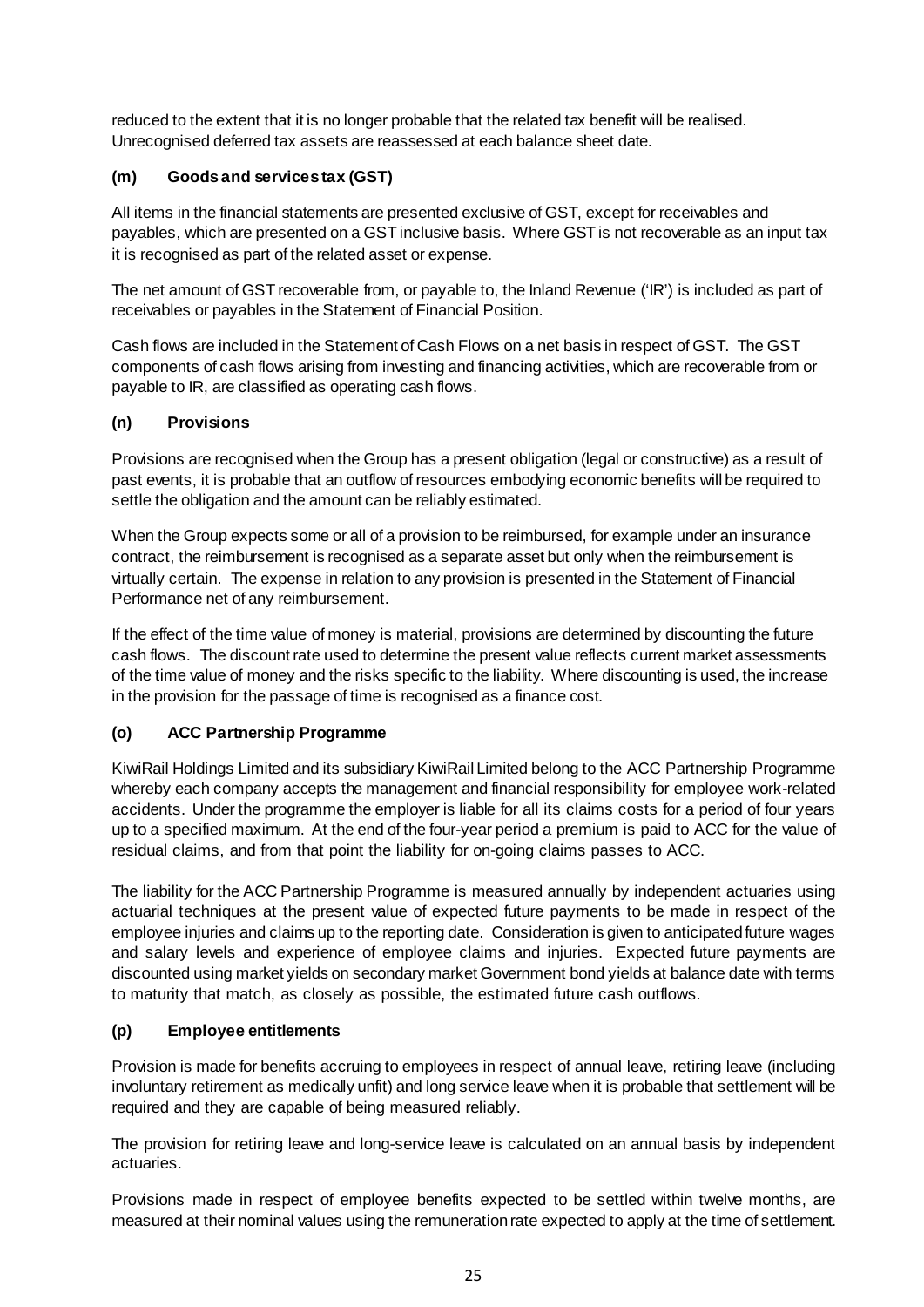Provisions made in respect of employee benefits which are not expected to be settled within twelve months are measured on an actuarial basis at the present value of the estimated future cash outflows to be made by the consolidated entity in respect of services provided by employees up to the reporting date.

Employee entitlements to salaries and wages, annual leave, long service leave and other similar benefits are actuarially valued on an annual basis and are recognised in the Statement of Financial Performance when they accrue.

#### **(q) Contributions to superannuation plans**

Certain employees are members of defined contribution schemes and the Group contributes to those schemes. A defined contribution scheme is a plan under which the employee and the Group pay fixed contributions into a separate entity. The Group has no legal or constructive obligation to pay further contributions if the fund does not hold sufficient assets to pay all employee benefits in relation to employee service in the current and prior periods. The contributions are recognised as labour and related costs in the Statement of Financial Performance when they are due.

#### **(r) Reimbursement assets**

Where some or all of the expenditure required to settle a provision is expected to be reimbursed by another party, the reimbursement shall be recognised when, and only when, it is virtually certain that reimbursement will be received if the Group settles the obligation. The reimbursement is treated as a separate asset.

#### **(s) Interest in a joint arrangement**

The Group is party to a joint arrangement with Northland Regional Council. This arrangement is considered as a joint operation under NZ IFRS 11 *Joint Arrangements.* A joint operation is a joint arrangement whereby the parties that have joint control of the arrangement have rights to the assets, and obligations for the liabilities, relating to the arrangement. As a party to a joint operation, the Group has recognised the following in relation to its interest in the proposed Oakleigh to Marsden Point rail link:

- Its assets, including its share of any assets held jointly
- Its liabilities, including its share of any liabilities incurred jointly
- Its revenue from the sale of its share of output arising from the joint operation
- Its share of the revenue from the sale of output by the joint operation
- Its expenses, including share of any expenses incurred jointly

#### **(t) Financial assets**

Financial assets in the scope of NZ IAS 39 *Financial Instruments: Recognition and Measurement* are categorised as either loans and receivables or at fair value through profit or loss unless designated as a hedged item therefore hedge accounted for. The classification depends on the purpose for which the financial assets were acquired or originated. Designation is re-evaluated at each reporting date, but there are restrictions on classifying to other categories.

When financial assets are recognised initially, they are measured at fair value, plus, in the case of assets not at fair value through profit or loss, directly attributable transaction costs.

#### *Recognition and derecognition*

All regular way purchases and sales of financial assets are recognised on the trade date i.e., the date that the Group commits to purchase the asset. Regular way purchases or sale are purchases or sales of financial assets under contracts that require delivery of the assets within the period established generally by regulation or convention in the market place. Financial assets are derecognised when the right to receive cash flows from the financial assets has expired or when the entity transfers substantially all the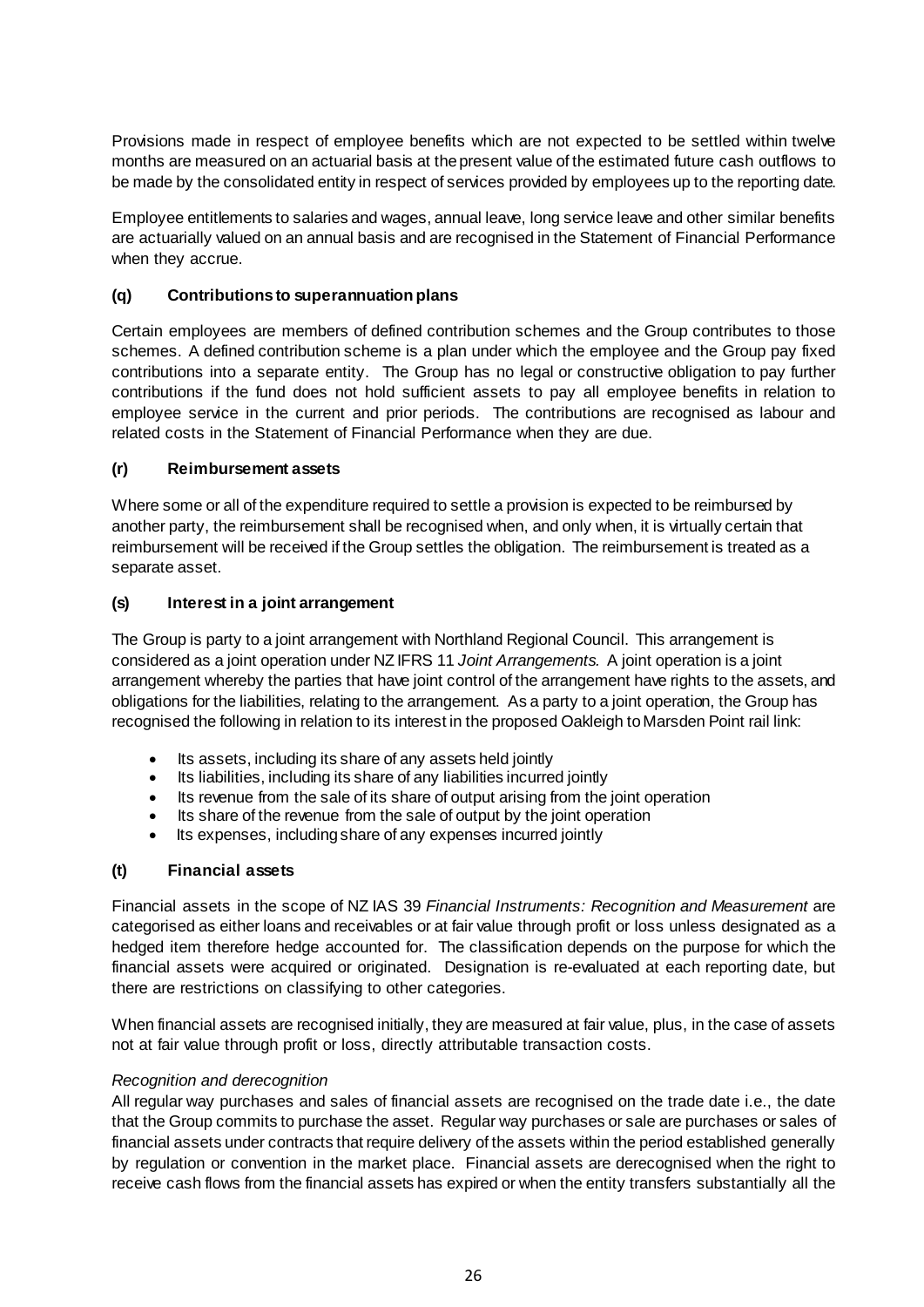risks and rewards of the financial assets. If the Group neither retains nor transfers substantially all of the risks and rewards, it derecognises the asset if it has transferred control of the assets.

#### *Subsequent measurement*

#### *(i) Loans and receivables*

Loans and receivables comprising cash and cash equivalents and trade receivables are those nonderivative financial assets with fixed or determinable payments that are not quoted in an active market. Such assets are carried at amortised cost using the effective interest rate method. Gains and losses are recognised in profit or loss when the loans and receivables are derecognised or impaired. These are included in current assets, except for those with maturities greater than 12 months after balance date which are classified as non-current.

• Cash and cash equivalents

Cash and cash equivalents comprises cash on hand, call deposits and other investments with an initial term of 3 months or less that are readily convertible to known amounts of cash and which are subject to an insignificant risk of changes in value.

• Trade receivables

Trade receivables are classified as loans and receivables and are carried at amortised cost using the effective interest method. Trade receivables are not discounted due to their short-term nature.

#### *(ii) Fair value*

Financial assets designated at fair value are those derivative financial instruments within predetermined policies and limits in order to manage exposure to fluctuations in foreign exchange, commodity and interest rate risks. The relevant accounting policy for these types of financial assets is set out under 'Derivative financial instruments and hedging activities' in note 2(u)(ii).

#### *Impairment of financial assets*

Financial assets, other than those at fair value through profit or loss, are assessed for indicators of impairment at each balance date. Financial assets are impaired where there is objective evidence that, as a result of one or more events that have occurred after the initial recognition of the financial asset, the estimated future cash flows of the financial asset has been impacted. For financial assets carried at amortised cost, the amount of the impairment is the difference between the asset's carrying amount and the present value of estimated future cash flows, discounted at the original effective interest rate.

The carrying amount of the financial asset is reduced by the impairment directly for all financial assets with the exception of trade receivables where the carrying amount is reduced through the use of a doubtful debt provision. When a trade receivable is uncollectible, it is written off against the doubtful debt provision. Subsequent recoveries of amounts previously written off are credited to the Statement of Financial Performance. Changes in the carrying amount of the doubtful debt provision are recognised in the Statement of Financial Performance.

#### **(u) Financial liabilities**

Financial liabilities are designated at amortised cost or at fair value through profit or loss unless these are designated as hedged items therefore hedge accounted for.

#### *(i) Amortised cost*

Amortised cost is the amount at which the financial liability is measured at initial recognition minus principal repayments, plus or minus the cumulative amortisation using the effective interest method of any difference between the initial amount and the maturity amount.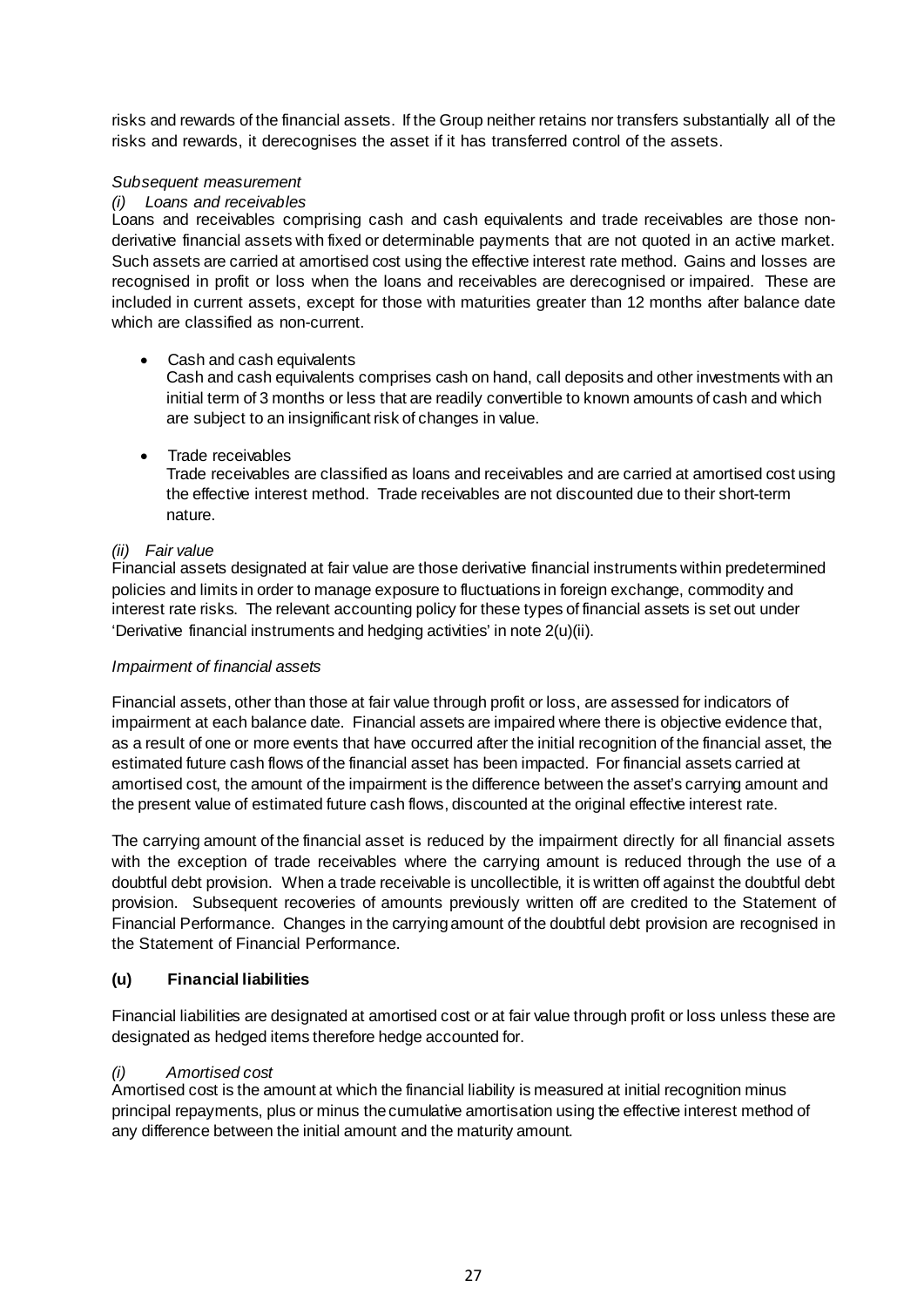The Group has two types of financial liabilities designated at amortised cost

• *Payables*

Payables are recognised when the Group becomes obliged to make future payments resulting from the purchase of goods and services. Payables are initially measured at fair value and subsequently measured at amortised cost using the effective interest rate method.

• *Borrowings*

Borrowings are initially measured at fair value, plus directly attributable transaction costs. Borrowings are subsequently measured at amortised cost using the effective interest method, with the interest expense recognised on an effective yield basis. The effective interest method is a method of calculating the amortised cost of a financial liability and of allocating interest expense over the relevant period. The effective interest rate is the rate that exactly discounts estimated future cash payments through the expected life of the financial liability, or, where appropriate, a shorter period to the net carrying amount of the financial liability.

Borrowings are classified as current liabilities unless the Group has an unconditional right to defer settlement of the liability for more than 12 months after the balance date.

*(ii) Fair value* 

#### **Derivative financial instruments and hedging activities**

The Group uses derivative financial instruments within predetermined policies and limits in order to manage its exposure to fluctuations in foreign exchange, commodity and interest rate risks. The Group does not engage in speculative transactions or hold derivative financial instruments for trading purposes.

To manage this exposure the Group uses the following derivative financial instruments:

- Foreign exchange forward contracts and options
- Interest rate swaps
- Fuel commodity hedges

Derivative financial instruments are initially recognised at fair value on the date a derivative contract is entered into (the trade date). Any transaction costs are expensed immediately. The derivative financial instruments are subsequently re-measured to fair value. The method of recognising the resulting gain or loss depends on whether the derivative financial instrument is designated as a hedging instrument, and, the nature of the item being hedged.

Gains and losses, and movements in fair values of derivative financial instruments not in hedging relationships are recognised in the Statement of Financial Performance as follows:

- Foreign exchange forward contracts and options excluding contracts relating to fuel purchases– as part of 'Foreign exchange and commodity net gains and losses'
- Interest rate swaps as part of 'Net finance costs'
- Fuel related foreign exchange forward contracts and fuel commodity hedges as part of 'Operating expenses'

The risk management objectives and strategy for undertaking various hedge transactions is covered by the Group Treasury Policy. The Group documents, at the inception of the transaction, the hedging relationship between hedging financial instruments and the hedged items. The Group also documents its assessment, both at hedge inception and on an on-going basis, of whether the derivatives used in the hedging transaction are highly effective in offsetting changes in fair values or cash flows of hedged items.

The fair value of derivative financial instruments is classified as a non-current asset or liability when maturity of the hedged item exceeds 12 months. It is classified as a current asset or liability when the maturity of the hedged item is 12 months or less.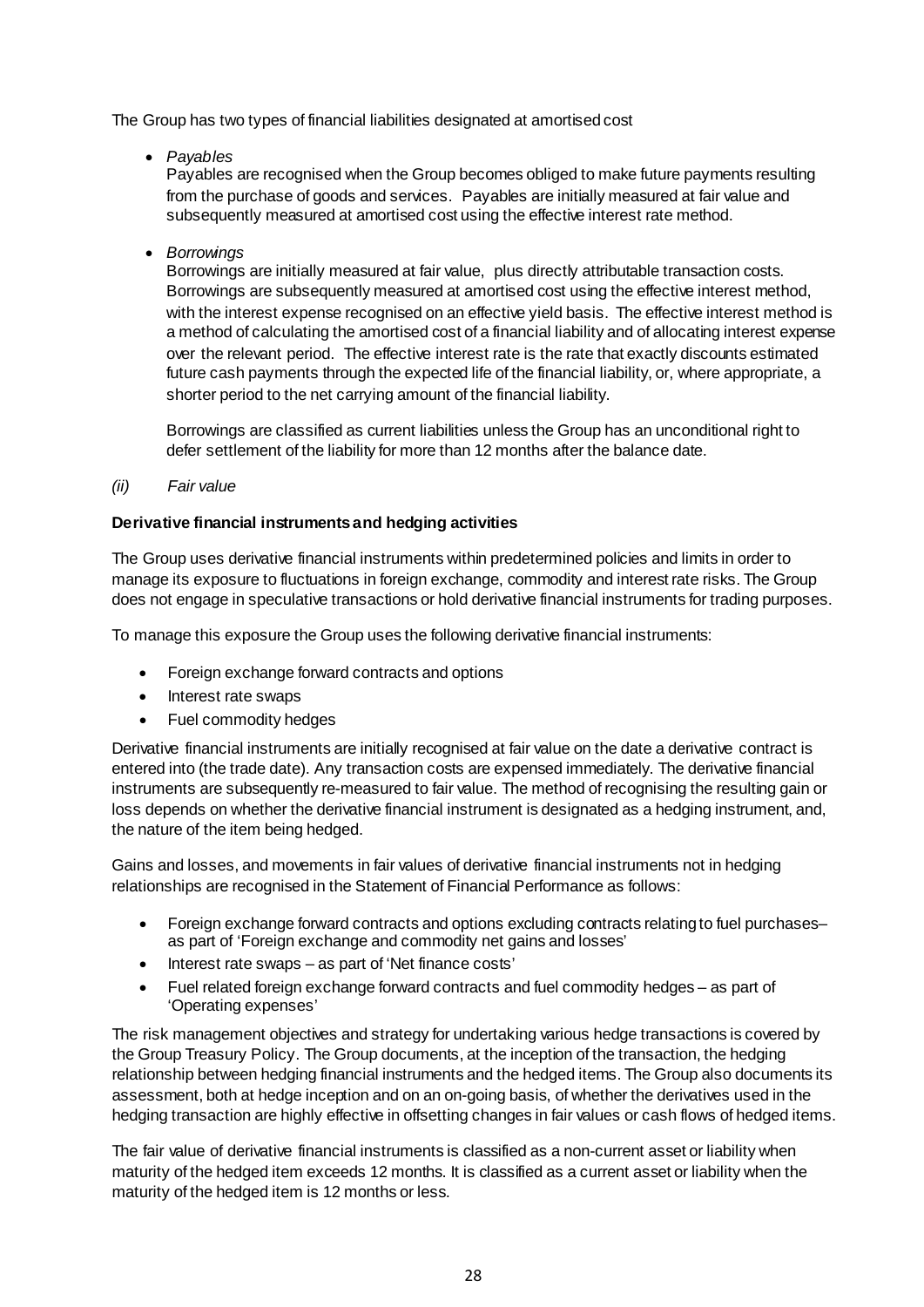#### *Cash flow hedges*

Changes in the fair value of derivative financial instruments designated as cash flow hedges are recognised in the Statement of Comprehensive Income and the cash flow hedge reserve within other comprehensive income to the extent that the hedges are deemed effective. To the extent that the hedges are ineffective for accounting, changes in fair value are recognised in the Statement of Financial Performance in *Foreign exchange and commodity net gains and losses*.

In any of the following circumstances, the Group shall discontinue hedge accounting:

- If a derivative financial instrument expires or is sold, terminated or exercised
- It no longer meets the criteria for hedge accounting
- The forecast transaction is no longer expected to occur
- The designation of the hedge relationship is revoked or changed

In cases where hedge accounting is discontinued as per the circumstance outlined above, the cumulative, unrealised gain or loss recognised in the cash flow hedge reserve in other comprehensive income with respect to the derivative instrument is recognised immediately in the Statement of Financial Performance.

Where the hedge relationship continues throughout its designated term, the amount in the cash flow hedge reserve is transferred to the carrying value of the asset when it is recognised.

#### **(v) Assets held for sale**

The Group classifies a non-current asset as held for sale if its carrying amount will be recovered principally through a sale transaction rather than through continuing use. For an asset to be classified as held for sale, it must be available for immediate sale in its present condition subject only to terms that are usual and customary for sales of such assets and its sale must be highly probable.

An asset held for sale is measured at the lower of its carrying amount and its fair value less cost to sell.

#### **(w) Investment properties**

Investment properties are measured initially at cost, including transaction costs. The carrying amount includes the cost of replacing part of an existing investment property at the time that cost is incurred if the recognition criteria are met, and excludes the costs of day-to-day servicing of an investment property.

Subsequent to initial recognition, investment properties are measured at fair value, which is based on active market prices, adjusted if necessary, for any difference in the nature, location or condition of the specific asset at the reporting date. Gains or losses from changes in the fair values of investment properties are recognised in the Statement of Financial Performance in the year in which they arise.

Investment properties are derecognised either when they have been disposed of or when the investment property is permanently withdrawn from use and no future economic benefit is expected from its disposal. Any gains or losses on the retirement or disposal of an investment property are recognised in profit or loss in the year of retirement or disposal.

#### **(x) Foreign currency translation**

Foreign currency transactions are translated to New Zealand currency at the exchange rates ruling at the transaction date.

Monetary assets and liabilities in foreign currencies at balance date are translated at exchange rates ruling at balance date. All exchange differences arising on the translation of monetary assets and liabilities in foreign currencies, whether realised or unrealised, are recognised in the Statement of Financial Performance, except when deferred in equity as qualifying cash flow hedges.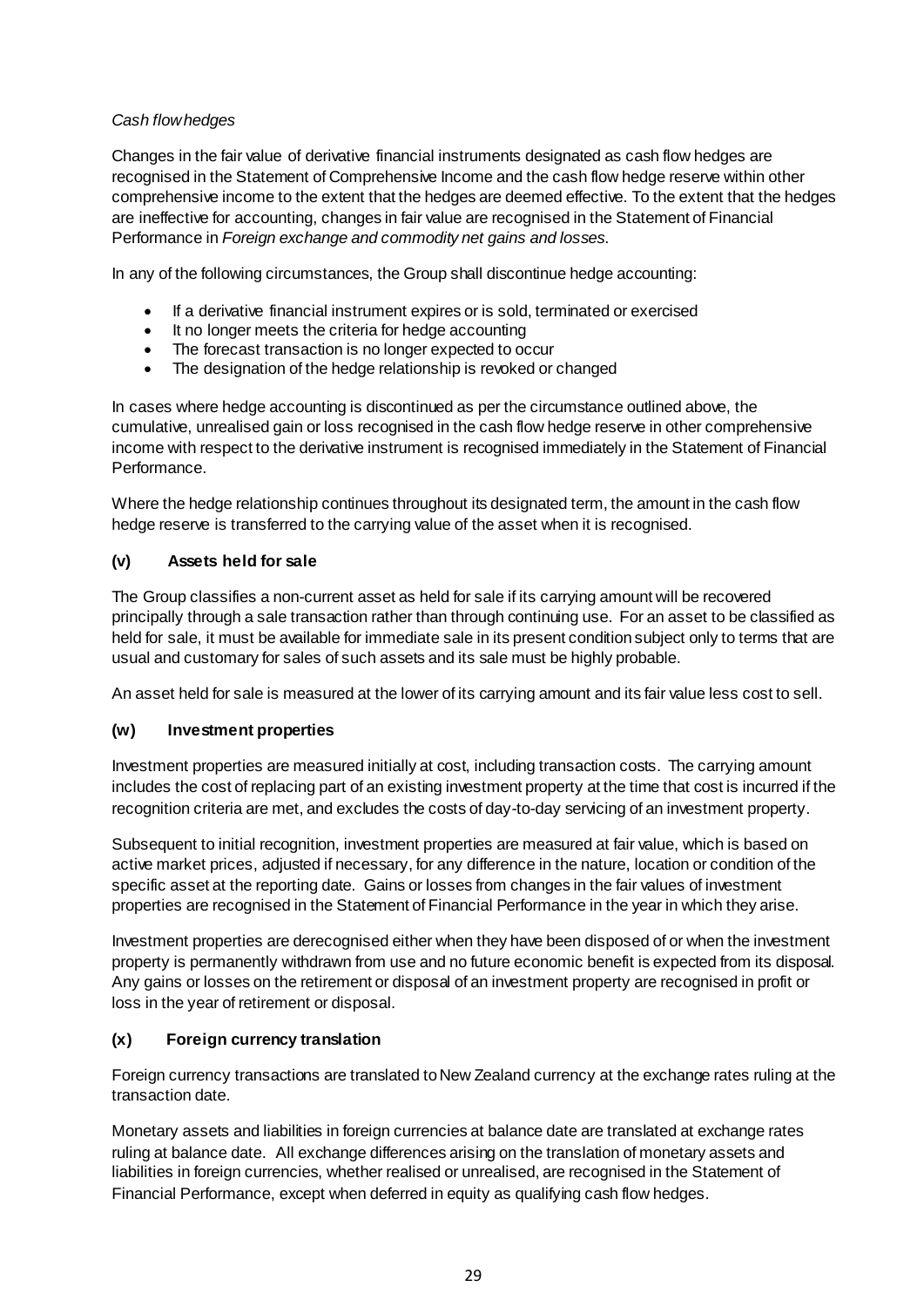Non-monetary assets and liabilities denominated in foreign currencies that are measured at fair value are retranslated to the functional currency at the exchange rate at the date that the fair value was determined. Non-monetary items in a foreign currency that are measured based on historical costs are translated using the exchange rate at the date of the transaction.

#### **SIGNIFICANT ACCOUNTING JUDGEMENTS, ESTIMATES and ASSUMPTIONS**

The preparation of financial statements requires management to make judgements, estimates and assumptions that affect the application of policies and reported amounts of assets, liabilities, revenues and expenses. These estimates and associated assumptions are based on historical experience and various other factors that are believed to be reasonable under the circumstances, the results of which form the basis of making the judgments about carrying values of assets and liabilities that are not readily apparent from other sources. Actual results may differ from those estimates.

Estimates and underlying assumptions are reviewed on an on-going basis. Revisions of accounting estimates are recognised in the period in which the estimate is revised and in any future periods affected.

#### **(a) Asset revaluations**

The remaining useful lives of property, plant and equipment represents management's best estimates of the useful lives of individual asset classes. When assets are revalued the valuers provide updated expected remaining useful lives for the assets that have been revalued.

Land and buildings are revalued every three years taking into account a market participant's ability to generate economic benefits by using the asset in its highest and best use or by selling to another market participant that would use the asset in its highest and best use.

#### **(b) Impairment of non-financial assets**

The Group assesses impairment of all assets at each reporting date by evaluating conditions specific to the Group and to the particular asset that may lead to impairment. These include technological, economic and political factors and future expectations. If an impairment trigger exists the recoverable amount of the assets is determined. If no impairment is stated then management does not consider that the triggers for impairment testing have been significant (see note 19 for further disclosures on impairment of nonfinancial assets).

#### **(c) Employee entitlements**

Independent actuaries are engaged to provide the valuation of employee entitlements. Reliance is placed on the expertise of the independent actuaries to provide accurate valuations of employee benefits. Key assumptions used in calculating this liability include the discount rate and the salary inflation factor. The discount rate is the yield on 10-year Government bonds as at the end of the financial period, which have terms to maturity that match, as closely as possible, to the estimated future cash outflows. The salary inflation factor is determined with consideration of historical salary inflation patterns.

#### **(d) Inventory obsolescence**

Management relies on its knowledge of the business to calculate inventory obsolescence provisions. The bulk of inventory held is spare parts for rolling stock and the network. Due to the age of these assets the parts held are many years old and management relies on its knowledge of the business to identify items of inventory that are truly obsolete.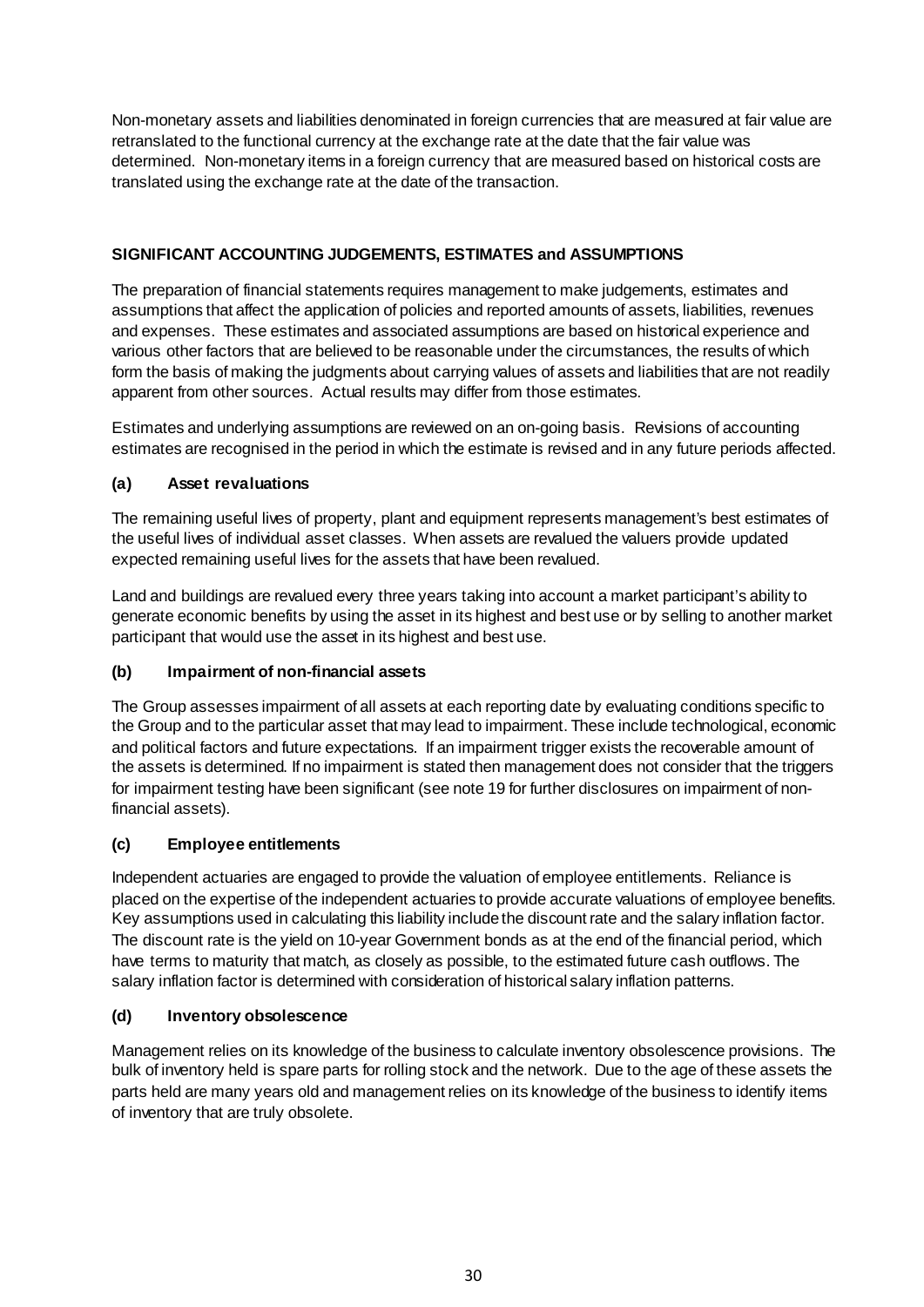#### **(e) Taxation**

The Group's accounting policy for taxation purposes requires management's judgment. Judgement is also required in assessing whether deferred tax assets and liabilities are recognised in some areas. Deferred tax assets, including those arising from unrecouped tax losses, capital losses and temporary differences, are recognised only when they may be recovered, dependent on the generation of sufficient future taxable profits.

The judgement and assumptions are subject to risk and uncertainty; hence there is a possibility that changes in circumstances will alter expectations, which may impact the amount of deferred tax assets and deferred tax liabilities recognised on the Statement of Financial Position and the amount of other tax losses and temporary differences not yet recognised. In such circumstances, some or all of the carrying amounts of recognised deferred tax assets and liabilities may require adjustment, resulting in a corresponding credit or charge to the profit or loss for the year.

#### **(f) Estimation of useful lives of assets**

The Group reviews the useful lives and residual values of its property, plant and equipment annually. Assessing the appropriateness of useful life and residual value estimates of property, plant and equipment requires the Group to consider a number of factors such as the physical condition of the asset, expected period of use and expected disposal proceeds from the future sale of the asset. An incorrect estimate of the useful life or residual value will impact the depreciation expense recognised in the profit or loss for the year and the carrying amount of the asset in the Statement of Financial Position.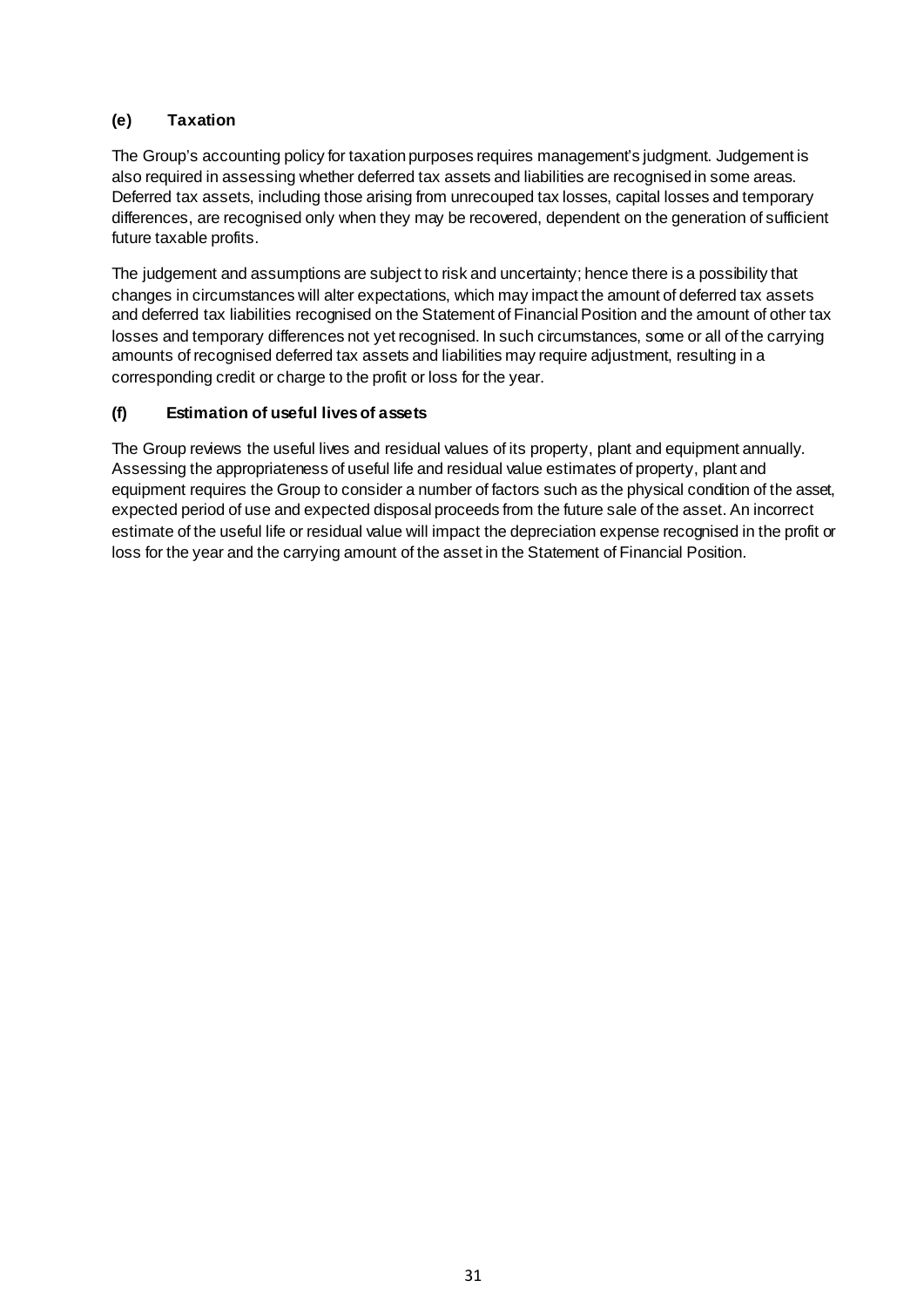### **15. APPENDIX2: SOE Performance Measure Supporting Definitions**

#### **Definitions of SOE Performance Measures**

| <b>Total Shareholder Return</b>     | (Commercial Value <sub>end</sub> less Commercial Value <sub>beg</sub> plus dividends<br>paid less equity injected) divided by Commercial Valuebeq |
|-------------------------------------|---------------------------------------------------------------------------------------------------------------------------------------------------|
| Solvency                            | Current Assets divided by Current Liabilities                                                                                                     |
| Dividend Yield                      | The cash returned to the shareholder as a proportion of the value<br>of the company.                                                              |
| Dividend Payout                     | Proportion of net operating cash flows paid out as a dividend to<br>the shareholder after allowance is made for capital maintenance.              |
| Return on Average Equity            | NPAT divided by Total Average Equity before Cashflow Hedge<br>Reserve                                                                             |
| Return on Average Capital Employed  | <b>EBIT divided by Total Average Equity before Revaluation Reserve</b><br>and Interest bearing liabilities                                        |
| <b>Operating Margin</b>             | Operating surplus after one-off items and gross fair value<br>adjustment divided by Total Revenue                                                 |
| Shareholder's Funds to Total Assets | <b>Total Equity divided by Total Assets</b>                                                                                                       |
| Gearing ratio (net)                 | Net Debt divided by Total Equity                                                                                                                  |
| Interest cover                      | Operating Surplus before net Fair Value Adjustments divided by<br>Interest Expense on Borrowings                                                  |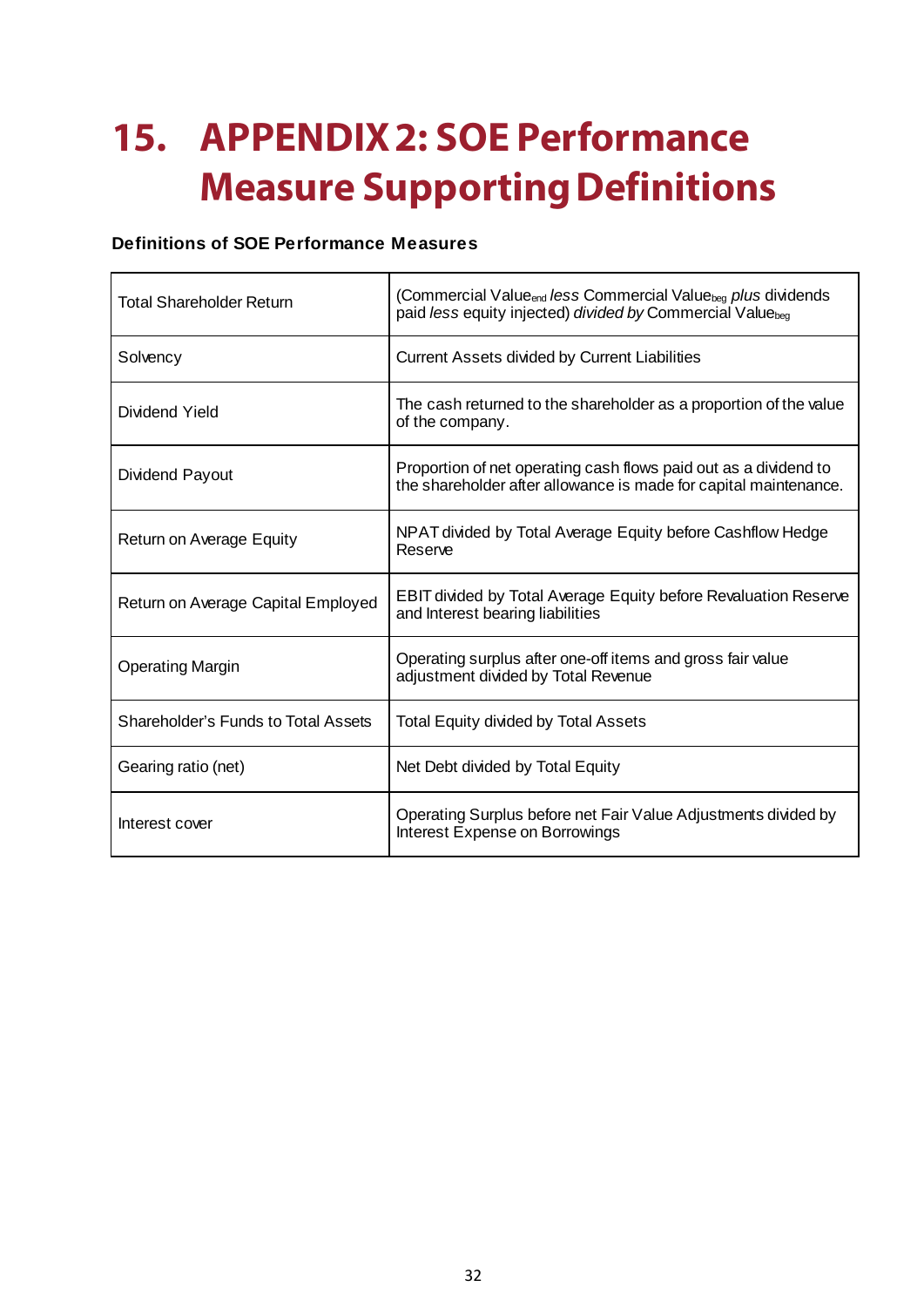#### **Supporting Financial Definitions**

| Average Capital                   | Total equity before revaluations averaged over opening and<br>closing equity for the period                                                       |
|-----------------------------------|---------------------------------------------------------------------------------------------------------------------------------------------------|
| Average Equity                    | Total equity averaged over opening and closing equity for the<br>period.                                                                          |
| EBIT                              | NPAT before interest, taxation, grant income, derivatives fair<br>value change and gross fair value adjustments.                                  |
| <b>IFRS Fair Value Adjustment</b> | The value of financial derivatives movement recognised in the<br>Profit and Loss Statement net or gross of taxation.                              |
| Net Debt                          | Face value of borrowings less cash and cash equivalents.                                                                                          |
| Net Profit after Tax (NPAT)       | Reported net profit after taxation                                                                                                                |
| One-off items                     | Items that because of their nature or incidence should be adjusted<br>in order to assist understanding of the underlying business<br>performance. |
| <b>Total Assets</b>               | Current assets plus non-current assets                                                                                                            |
| <b>Total Equity</b>               | Total shareholder's funds including share capital, retained<br>earnings, revaluation and cashflow hedge reserves.                                 |